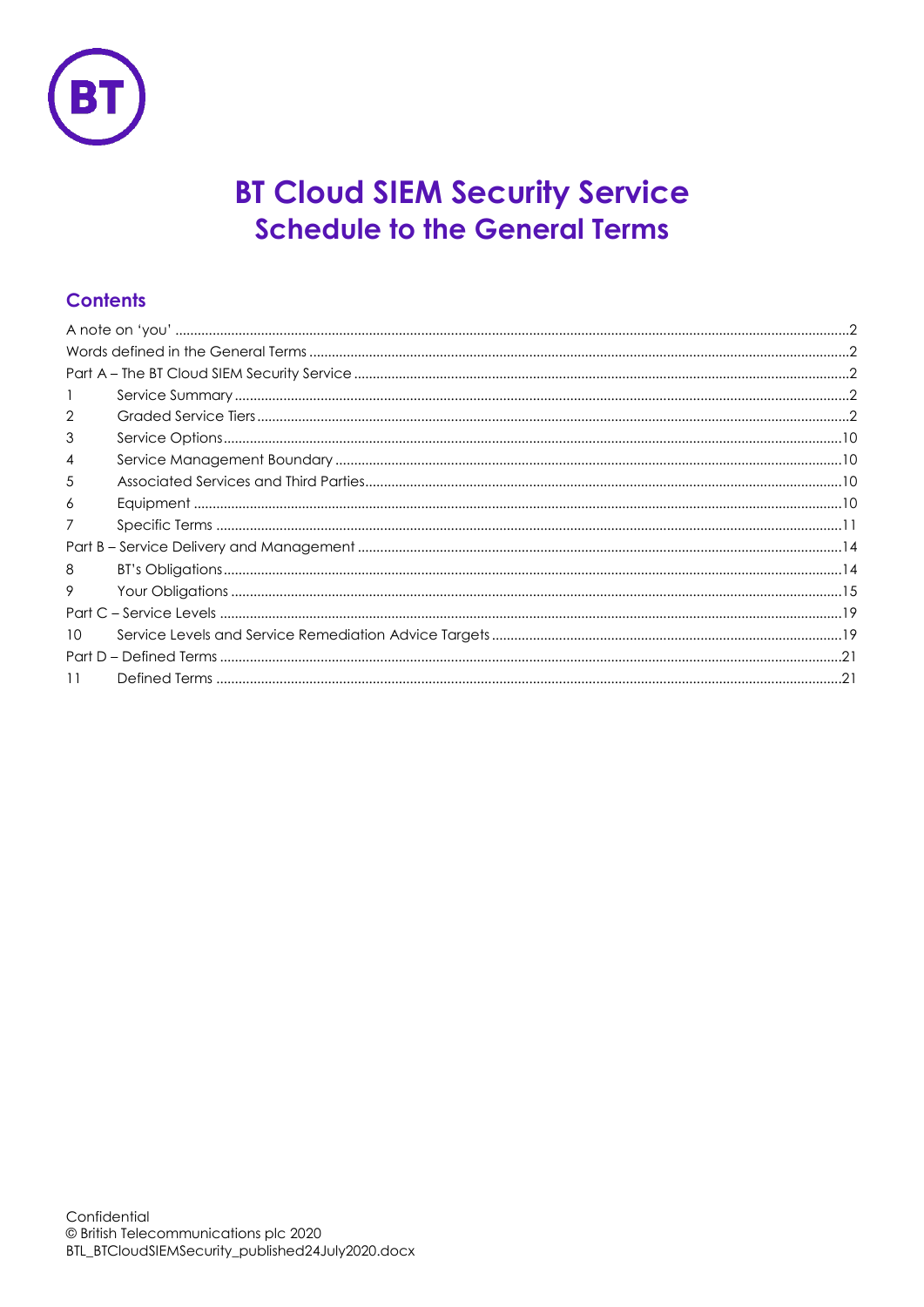

## <span id="page-1-0"></span>**A note on 'you'**

'You' and 'your' mean the Customer.

## <span id="page-1-1"></span>**Words defined in the General Terms**

Words that are capitalised but have not been defined in this Schedule have the meanings given to them in the General Terms.

## <span id="page-1-2"></span>**Part A – The BT Cloud SIEM Security Service**

#### <span id="page-1-3"></span>**1 Service Summary**

- 1.1 BT will provide you with a security information and event management service, supporting threat detection, compliance reporting, and incident response and investigation by collection and analysis of historical data across a variety of sources ("**BT Cloud SIEM Security Service**").
- 1.2 The BT Cloud SIEM Security Service may not be available in all countries.

#### <span id="page-1-4"></span>**2 Graded Service Tiers**

2.1 You will choose one of the Graded Service Tiers, some of the features of which are set out in the table below, to use with your BT Cloud SIEM Security Service as set out in any applicable Order:

|                                                                                                  | <b>Foundation</b>                                                                             | <b>Foundation Plus</b>                                                            | Premium                                                                              |  |  |  |
|--------------------------------------------------------------------------------------------------|-----------------------------------------------------------------------------------------------|-----------------------------------------------------------------------------------|--------------------------------------------------------------------------------------|--|--|--|
|                                                                                                  | Initial Setup of the BT Cloud SIEM Security Service in accordance with Paragraph 2.4          |                                                                                   |                                                                                      |  |  |  |
| <b>SIEM Appliance Delivery Model</b>                                                             |                                                                                               |                                                                                   |                                                                                      |  |  |  |
| Cloud SIEM                                                                                       | $\blacktriangledown$                                                                          | ✓                                                                                 | ✓                                                                                    |  |  |  |
| <b>Custom Rules</b>                                                                              |                                                                                               |                                                                                   |                                                                                      |  |  |  |
| Number of additional Custom<br>Rules                                                             | 3                                                                                             | 15                                                                                | 30                                                                                   |  |  |  |
|                                                                                                  | Controlled Deployment of the BT Cloud SIEM Security Service in accordance with Paragraph 2.5  |                                                                                   |                                                                                      |  |  |  |
| <b>Controlled Deployment Custom</b><br><b>Rules Optimisation Period</b>                          | Up to 90 Business Days                                                                        | Up to 90 Business Days                                                            | Up to 90 Business Days                                                               |  |  |  |
| <b>Acceptance Tests</b>                                                                          | <b>During Controlled</b><br>Deployment Custom Rules<br><b>Optimisation Period</b>             | <b>During Controlled</b><br>Deployment Custom<br><b>Rules Optimisation Period</b> | <b>During Controlled</b><br>Deployment Custom<br><b>Rules Optimisation</b><br>Period |  |  |  |
| BT & Customer joint Custom Rules<br>test and tune                                                | $\mathbf x$                                                                                   | ✓                                                                                 | ✓                                                                                    |  |  |  |
| Implementation<br>Stage<br><b>SOM</b>                                                            | Review and sign off of<br><b>Custom Rules</b>                                                 | Review and sign off of<br><b>Custom Rules</b>                                     | Review and sign off of<br><b>Custom Rules</b>                                        |  |  |  |
| In-Life                                                                                          | N/A                                                                                           | Shared                                                                            | Named                                                                                |  |  |  |
| <b>Technical Incidents and Fault Management</b>                                                  |                                                                                               |                                                                                   |                                                                                      |  |  |  |
| Service Desk<br>24x7x365                                                                         | $\checkmark$                                                                                  | ✓                                                                                 | ✓                                                                                    |  |  |  |
| Service Desk language                                                                            | English (unless agreed<br>otherwise)                                                          | Includes optional multi<br>language support at<br>Service Desk                    | Includes optional multi<br>language support at<br>Service Desk                       |  |  |  |
| <b>Proactive Monitoring</b>                                                                      |                                                                                               |                                                                                   |                                                                                      |  |  |  |
| Monitor for impending issues that<br>affect the<br>BT<br>Security<br>may<br>Managed SIEM Service | ✓                                                                                             | ✓                                                                                 | ✓                                                                                    |  |  |  |
|                                                                                                  | Log Capture in respect of the BT Cloud SIEM Delivery Model                                    |                                                                                   |                                                                                      |  |  |  |
| Log availability on request included<br>in the Charge                                            | 90 days                                                                                       | 90 days                                                                           | 90 days                                                                              |  |  |  |
|                                                                                                  | Continuous Improvement of the BT Cloud SIEM Security Service in accordance with Paragraph 2.7 |                                                                                   |                                                                                      |  |  |  |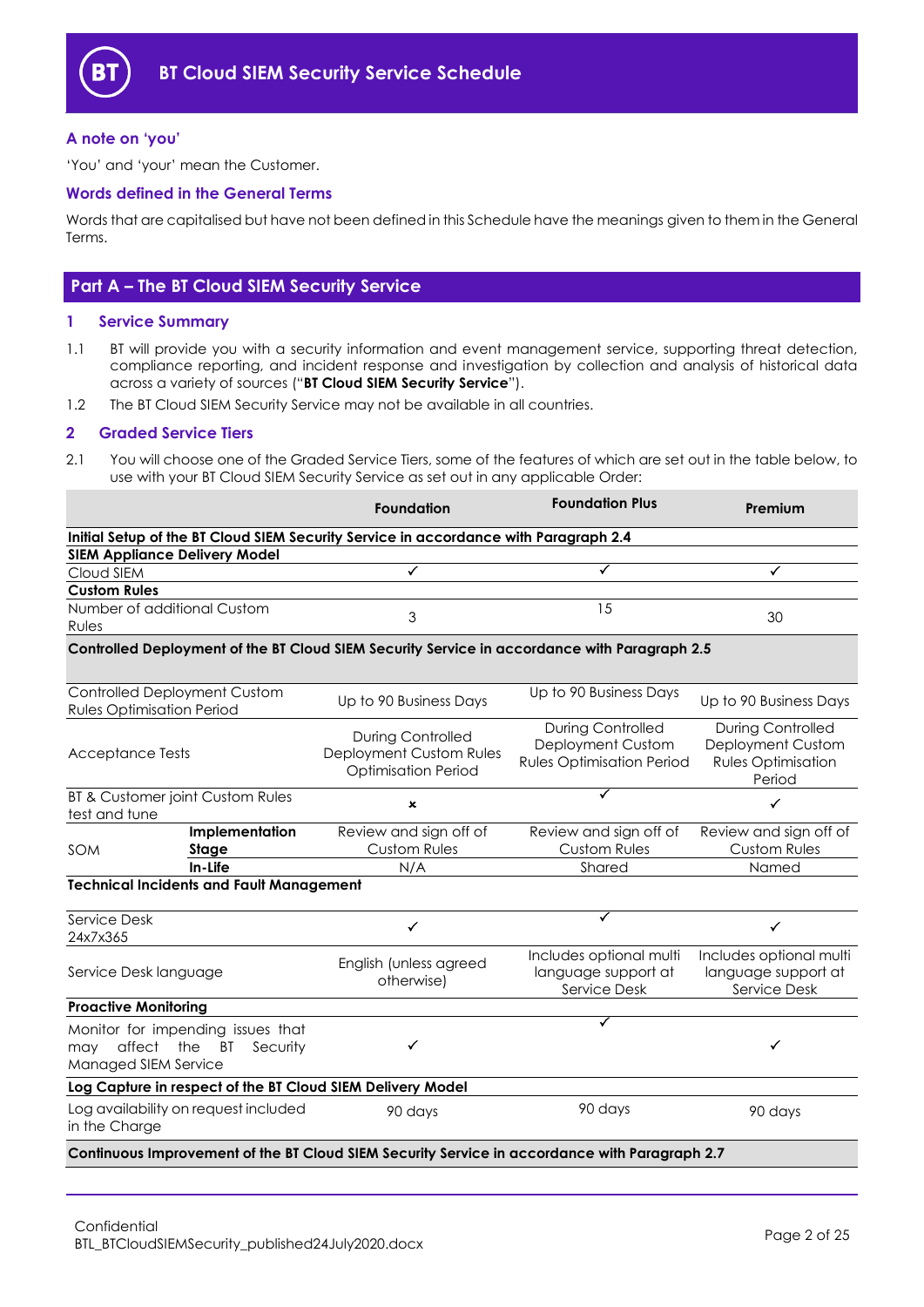

|                                           | <b>Foundation</b> | <b>Foundation Plus</b>               | Premium                                                           |
|-------------------------------------------|-------------------|--------------------------------------|-------------------------------------------------------------------|
| BT Cloud SIEM Security Service<br>reviews | 6-monthly         | Monthly                              | At intervals agreed by<br>both of us but not less<br>than monthly |
| Change Management                         | via email         | via email or direct to<br><b>SOM</b> | via email or direct to<br>SOM                                     |

- 2.2 The provisions in respect of Foundation will apply to Foundation Plus and Premium and the provisions of Foundation Plus will apply to Premium. If there is a conflict between the provisions of the Graded Service Tiers, the order of priority of the relevant provisions is:
	- (a) Premium;
	- (b) Foundation Plus; and
	- (c) Foundation.

## <span id="page-2-3"></span>2.3 **Delivery Model**

The Service will be delivered via the Cloud SIEM Delivery Model set out below, as set out in any applicable Order:

## 2.3.1 **BT Cloud SIEM Delivery Model**

- (a) BT will provide you with a cloud hosted BT Cloud SIEM Security Service that will include:
	- (i) a cloud-based Event Correlation engine that will correlate incoming Events and categorise each Event according to its severity for inspection by the BT SOC;
	- (ii) one or more BT Virtual Sentries or Hardware Sentries, as set out in any applicable Order, for real time collection of Event Log Data from the monitored External Data Sources;
	- (iii) Cloud Log Management providing on-line Log retention for up to 90 calendar days; and
	- (iv) Strong Access Control through role-based access features and two factor User authentication.

## <span id="page-2-0"></span>2.4 **Initial Setup**

BT will facilitate the setup and delivery of the BT Cloud SIEM Security Service in accordance with the Delivery Model and Graded Service Tier selected by you, as set out in the Order.

## <span id="page-2-4"></span><span id="page-2-2"></span>2.4.1 **Foundation**

- (a) BT will provide you with access to the Security Portal for up to a maximum of five Users.
- (b) BT will appoint a SOM to be your single point of contact during the Initial Setup and Controlled Deployment. The SOM will undertake any activity remotely and will not visit your Site.
- (c) You may request that BT, at an additional Charge:
	- (i) appoints a named BT Project Manager to be your single point of contact during the Initial Setup. The named BT Project Manager will undertake any activity remotely and will not visit your Site; or
	- (ii) provide a named BT Project Manager who will be available to attend meetings at your Site depending on your location for the duration of the Initial Setup.

## <span id="page-2-5"></span><span id="page-2-1"></span>(d) **Custom Rule Design and Deployment**

- (i) BT will provide you with the Standard Default Rule Set.
- (ii) You will select three additional Custom Rules that you have agreed with BT when you place the Order and ensure that the Custom Rules you select meet your requirements. Any additional Custom Rules will be charged, in addition, on a time and materials basis.
- (iii) If you have requested changes to your Custom Rules during the Controlled Deployment Custom Rules Optimisation Period, you will follow the Custom Rules Change Management Process set out in Paragraph [2.7.2.](#page-8-0)
- (iv) BT may provide you with Professional Services at an additional Charge, at your request, to assist you in the creation of your Custom Rules.
- (v) Should BT elect to standardise a Custom Rule requested by you, the rule will be added to the Standard Default Rule Set, made available to BT's wider customer base, in which case the rule will cease to count towards your Custom Rules allocation and no additional Charges will apply. In such circumstances, BT will own the Intellectual Property Rights in relation to the rule.
- (vi) Subject to receiving acceptable information from the External Data Sources, BT will configure the BT Cloud SIEM Security Service to implement the Custom Rules agreed with you and in accordance with Paragraph [8.2.](#page-13-2)
- (vii) Unless otherwise set out in any applicable Order, the Custom Rule Design and Deployment activities set out in this Paragrap[h 2.4.1\(d\)](#page-2-1) will be undertaken remotely by BT.
- (viii) The SOM will work with you in respect of the Custom Rule Design and Deployment.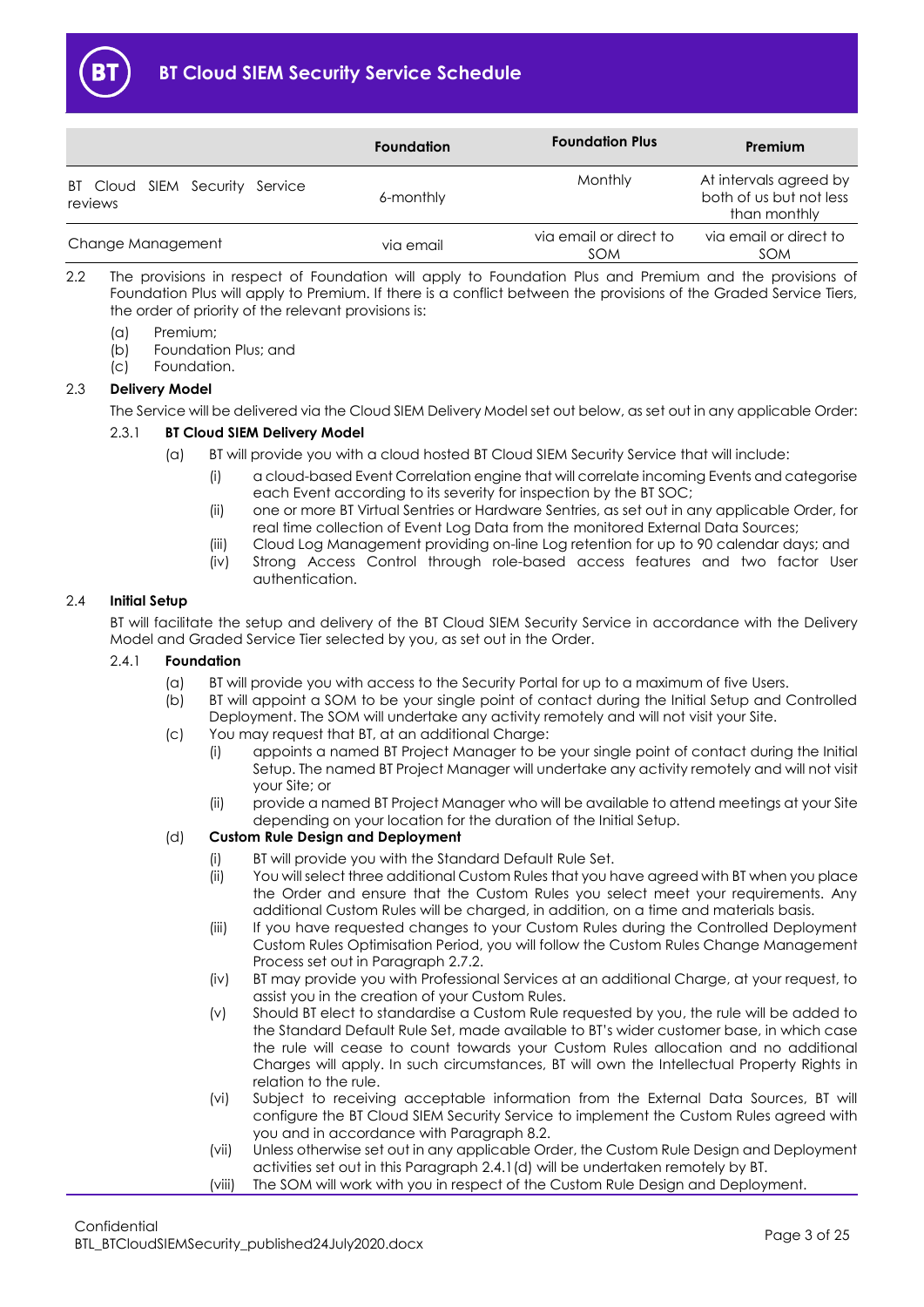

- 
- (ix) BT may apply additional Charges if work cannot be undertaken remotely and BT is required to attend the Site(s).

## <span id="page-3-4"></span>(e) **Data Source Connection**

- (i) BT will configure the BT Cloud SIEM Security Service to receive Event Log Data from the External Data Sources agreed with you and set out in the Data Capture Form attached to the applicable Order.
- (ii) You will configure the External Data Sources to send Logs to the BT Cloud SIEM Security Service or provide BT with the requisite details and consents to enable BT to configure the External Data Sources directly, as set out in any applicable Order.
- (iii) You will connect the External Data Sources to the BT Cloud SIEM Security Service unless BT provides the data source in which case BT will connect the External Data Source to the BT Cloud SIEM Security Service.
- (iv) BT may at your request, connect additional External Data Sources, to the BT Cloud SIEM Security Service and this will be charged, in addition, on a time and material basis, unless otherwise set out in any applicable Order.
- (v) BT will not be liable for any failure of the BT Cloud SIEM Security Service to process Logs sent to the BT Cloud SIEM Security Service from External Data Sources not set out in the Data Capture Form or otherwise set out in any applicable Order.
- (vi) BT will only undertake threat correlation or threat monitoring from External Data Sources that are set out in the Data Capture Form.
- (vii) BT may apply additional Charges if work cannot be undertaken remotely and requires BT to attend the Site(s).

## <span id="page-3-1"></span>2.4.2 **Foundation Plus**

- (a) BT will provide you with access to the Security Portal for up to a maximum of five Users.
- (b) BT will appoint a SOM to be your single point of contact during the Initial Setup and Controlled Deployment. The SOM will undertake any activity remotely and will not visit your Site.
- (c) BT will provide you with access to a named SOM on a shared basis, for the duration of the Service, to assist with any issues or requests.
- (d) You may request that BT, at an additional Charge, provides a named SOM who will be available to attend meetings at your Site depending on your location for the duration of the Initial Setup and Controlled Deployment.

## (e) **Custom Rule Design and Deployment**

- (i) You will select 15 additional Custom Rules that you have agreed with BT when you place the Order and ensure that the Custom Rules you select meet your requirements. Any additional Custom Rules will be charged, in addition, on a time and materials basis.
- (ii) The SOM to assist you with the configuration of the BT Cloud SIEM Security Service in accordance with the agreed Custom Rules.

## <span id="page-3-2"></span>2.4.3 **Premium**

- (a) BT will provide you with access to the Security Portal for up to a maximum of five Users.
- (b) BT will provide a named SOM for the duration of the Initial Setup and Controlled Deployment.
- (c) BT will provide you with access to a named SOM on a dedicated basis, for the duration of the
	- Service, to assist with any issues or requests.

## <span id="page-3-3"></span>(d) **Custom Rule Design and Deployment**

- (i) You will select 30 additional Custom Rules that you have agreed with BT when you place the Order and ensure that the Custom Rules you select meet your requirements. Any additional Custom Rules will be charged, in addition, on a time and materials basis.
- (ii) You will provide a named contact and appropriate technical support to work with BT during the Controlled Deployment Custom Rules Optimisation Period.
- (e) BT will provide further policies tailored to your specific requirements to use as your Custom Rules.

## <span id="page-3-0"></span>2.5 **Controlled Deployment**

BT will work with you during the Controlled Deployment Custom Rules Optimisation Period in accordance with the Graded Service Tier selected by you, as follows:

## 2.5.1 **Foundation**

- (a) The provisions of Paragraph [9.2](#page-15-0) will apply.
- (b) BT will provide you with User Guides.
- (c) You will comply with the User Guides.
- (d) Both of us will direct all communication to the other via the SOM.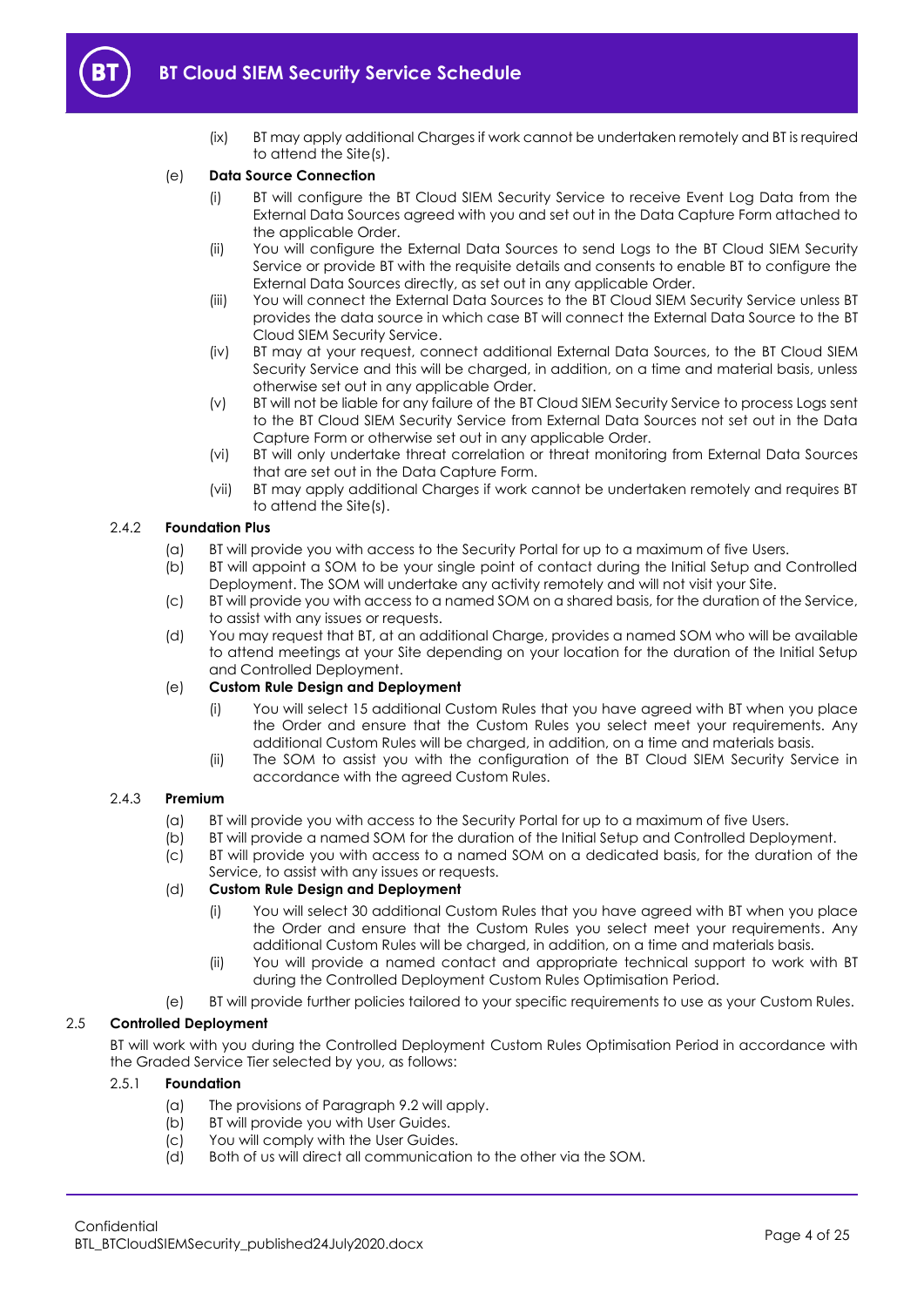

(e) If the Controlled Deployment Custom Rules Optimisation Period is extended for any reason beyond 90 days from the date you receive Notice from BT in accordance with Paragraph [8.2.2,](#page-13-3)  BT may apply additional Charges.

## <span id="page-4-3"></span>2.5.2 **Foundation Plus**

## (a) **Customer Training**

- (i) BT will deliver training, via Webex, for the maximum number of permitted concurrent Users as set out in Paragraph [2.4.1\(a\).](#page-2-2)
- (ii) Additional training may be offered at BT's sole discretion.
- (b) You may communicate with BT directly via the SOM or email.

## <span id="page-4-4"></span>2.6 **Monitoring and Management**

The Monitoring and Management will commence on the Service Start Date.

## <span id="page-4-0"></span>2.6.1 **Foundation**

## (a) **Proactive Monitoring**

- (i) BT will monitor the performance of the BT Cloud SIEM Security Service at intervals set by BT and, where possible, provide advance warning to you through the Security Portal or via email of impending issues that may affect the BT Cloud SIEM Security Service and that BT identifies as a result of the monitoring. BT may not identify all impending issues.
- (ii) You are responsible for resolving the issues that BT provides you advance warning of in Paragraph [2.6.1\(a\)\(i\).](#page-4-0)
- (iii) You will ensure that you or third parties, as required, configure routing/permissions on platforms or Enabling Services to allow BT to carry out the monitoring.

## (b) **Cloud SIEM Technical Incident Monitoring**

BT will:

(i) proactively monitor and manage the BT Cloud SIEM Security Service 24x7x365.

## (c) **Cloud SIEM Upgrades**

- (i) BT may from time to time upgrade any Software or firmware used to deliver the Service to ensure that they remain within the Supplier's supported software specification. The dates and times of any Software or firmware upgrades will be notified to you in advance.
- (ii) You will confirm to BT any change in the number of devices/log sources you are adding in, to your Cloud SIEM Service.

## <span id="page-4-1"></span>(d) **Capacity Management**

- (i) If BT identifies that changes in your usage volumes could result in the Service being unable to process the data effectively, or BT identifies that your usage volumes are higher than that agreed, BT will contact you to discuss any recommended changes to the data that is collected or change in Charges as a result of your increased usage.
- (ii) If you do not agree to make changes to the data collected, following advice from BT in accordance with Paragraph [2.6.1\(d\)\(i\),](#page-4-1) BT will not be liable for any performance issues of the BT Cloud SIEM Security Service and will not be liable under any applicable Service Level.

## (e) **Maintenance**

(i) BT will maintain the Software or firmware used to deliver the Service on a regular basis.

## <span id="page-4-2"></span>(f) **Technical Incident and Fault Management**

- (i) You will notify all Technical Incidents to the SOM.
- (ii) All communications with the Service Desk will be in English.
- (iii) The Service Desk that will action the Technical Incident notifications is available 24x7x365 and is staffed by security trained professionals.
- (iv) BT will give you a Ticket.
- (v) BT will assess the Technical Incident in accordance with the criteria set out in the table below: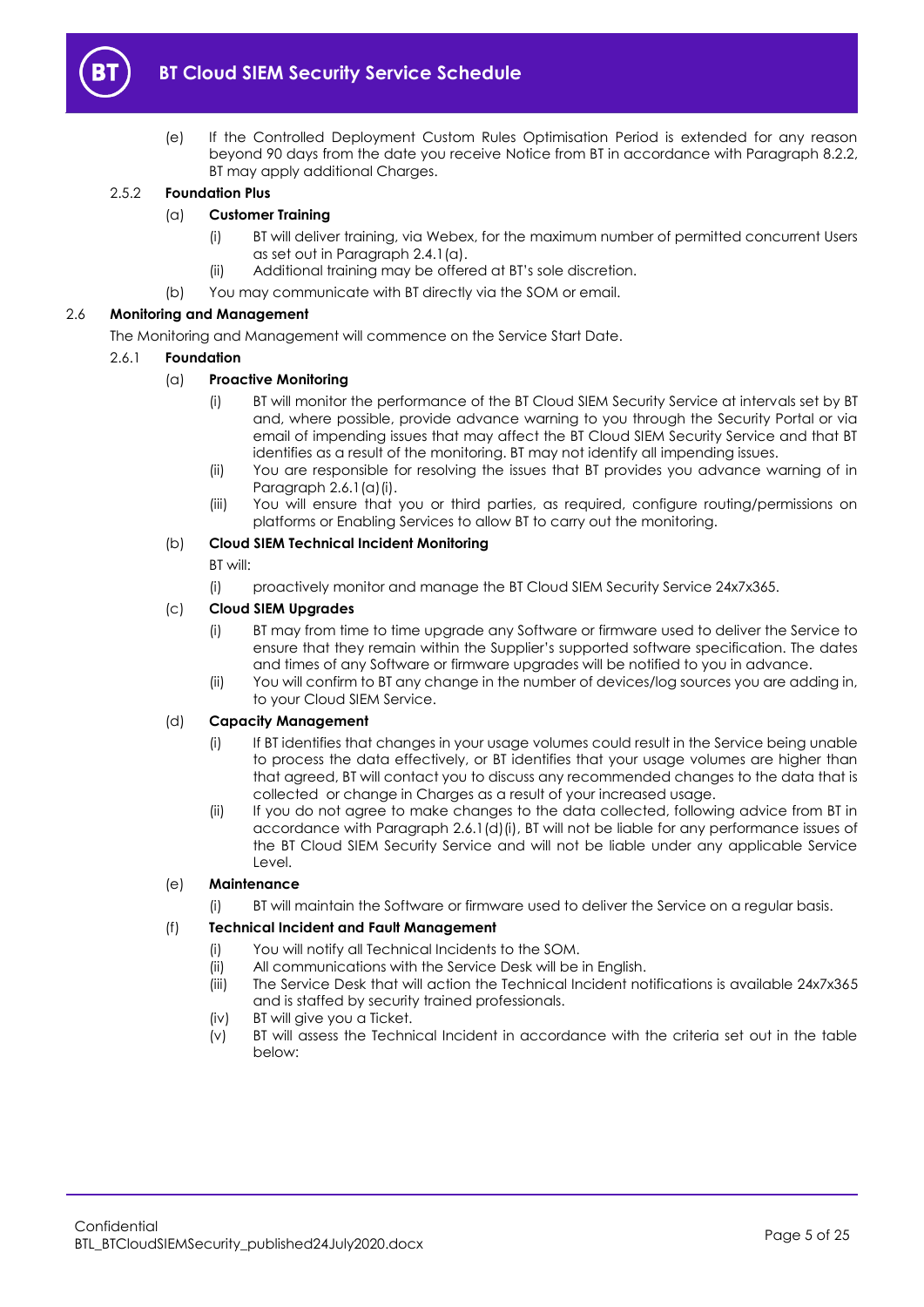B1

|     |                   | <b>Priority</b>             | Description                                                                                                                                                                                                                                                                                                                                                                                                                |
|-----|-------------------|-----------------------------|----------------------------------------------------------------------------------------------------------------------------------------------------------------------------------------------------------------------------------------------------------------------------------------------------------------------------------------------------------------------------------------------------------------------------|
|     | P <sub>1</sub>    |                             | Serious impact and Technical Incident cannot be<br>circumvented, typically where the BT Cloud SIEM<br>Security Service is completely down / unavailable; for<br>example: your Site is isolated or there is a complete loss<br>of service to a Site or critical business functions are<br>prevented from operating.                                                                                                         |
|     | P <sub>2</sub>    |                             | Large impact on a portion of the BT Cloud SIEM Security<br>Service and cannot be circumvented, causes<br>significant loss of the BT Cloud SIEM Security Service, but<br>the impacted business function is not halted; for<br>example: there is a complete loss of primary link and the<br>BT backup link (if provided) is invoked or business<br>functions are disrupted but not prevented from<br>operating.              |
|     | P <sub>3</sub>    |                             | Small impact on the BT Cloud SIEM Security Service or<br>where a single User or component is affected and it<br>causes some impact to your business; for example there<br>is an intermittent or occasional disturbance which does<br>not have a major impact on the BT Cloud SIEM Security<br>Service or where a temporary work around has been<br>provided.                                                               |
|     | P <sub>4</sub>    |                             | Minor or intermittent impact to a non-operational<br>element of the BT Cloud SIEM Security Service; for<br>example a temporary failure of reporting or billing.                                                                                                                                                                                                                                                            |
|     | P <sub>5</sub>    |                             | Incident has no direct impact on the BT Cloud SIEM<br>Security Service. Records normally kept for Technical<br>Incidents are used for information purposes. Example: to<br>track upgrades, for planned outages or for enquiries as<br>well as customer provoked Incidents.                                                                                                                                                 |
|     | (v <sub>i</sub> ) |                             | BT will review the status of the Technical Incident and amend the priority level assigned                                                                                                                                                                                                                                                                                                                                  |
|     | (vii)             | initially if necessary.     | BT will keep you informed throughout the course of the Technical Incident resolution at<br>regular intervals by posting updates on the Security Portal or via automated e-mails to the<br>Customer Contact in accordance with Paragraph 10.1.                                                                                                                                                                              |
|     | (viii)            | when:                       | BT will inform you when it believes the Technical Incident is cleared and will close the Ticket                                                                                                                                                                                                                                                                                                                            |
|     | (ix)              | informed; or                | you confirm that the Technical Incident is cleared within 24 hours after having been                                                                                                                                                                                                                                                                                                                                       |
|     | (x)               |                             | BT has attempted unsuccessfully to contact you, in the way agreed between both of us in<br>relation to the Technical Incident, and you have not responded within 24 hours following<br>BT's attempt to contact you.                                                                                                                                                                                                        |
|     | (xi)              | Incident.                   | If you confirm that the Technical Incident is not cleared within 24 hours after having been<br>informed, the Ticket will remain open, and BT will continue to work to resolve the Technical                                                                                                                                                                                                                                |
|     | (xii)             | apply.                      | Where BT becomes aware of a Technical Incident, Paragraphs 2.6.1 (f) (iv) to 2.6.1 (f) (xi) will                                                                                                                                                                                                                                                                                                                           |
| (g) |                   |                             | <b>Missing Log Source Monitoring and Reporting</b>                                                                                                                                                                                                                                                                                                                                                                         |
|     | (i)               | Service.                    | BT will notify you, as soon as possible, if one or more of your External Data Sources, fitted<br>with a Silent Device Alarm, fails to forward Event Log Data to the BT Cloud SIEM Security                                                                                                                                                                                                                                 |
|     | (ii)              |                             | BT will investigate the Technical Incident to determine if the Software or firmware collecting<br>the data is working and functioning correctly. If the Software or firmware is functioning<br>correctly, BT will advise you of the External Data Sources that have stopped forwarding<br>and you will investigate and restart the forwarding of the Event Log Data to the Software<br>or firmware delivering the Service. |
| (h) |                   | <b>Cloud Log Management</b> |                                                                                                                                                                                                                                                                                                                                                                                                                            |

## <span id="page-5-1"></span><span id="page-5-0"></span>(h) **Cloud Log Management**

(i) For the BT Cloud SIEM Delivery Model, as set out in Paragraph [2.3.1:](#page-2-3)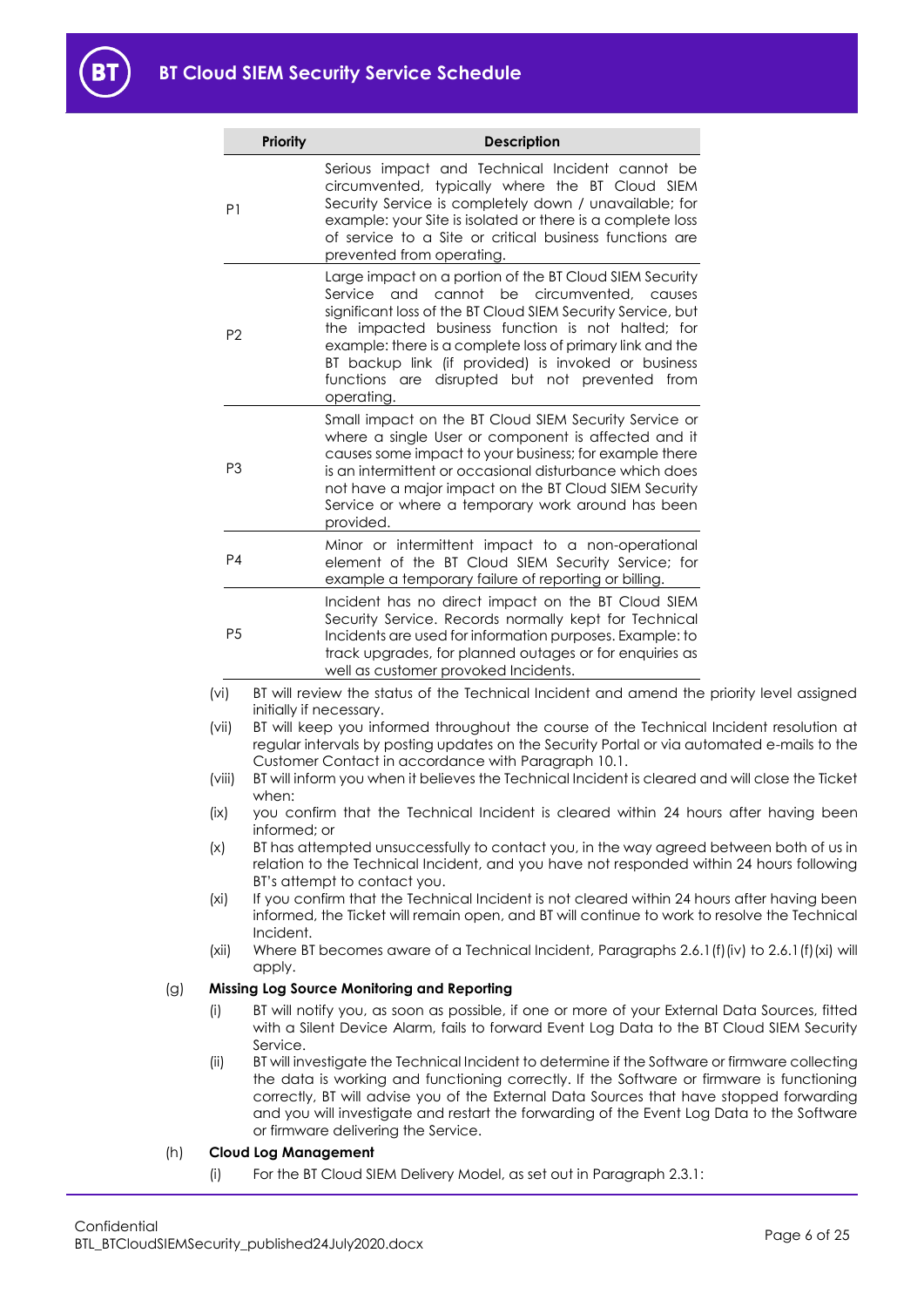

- i. the default online retention for Log storage will be 90 days;
- ii. you may search and view the last 31 days of Logs; and
- iii. you may request via the SOM that Logs older than 31 days be made available for viewing and search.

## (i) **Event Correlation**

- (i) BT will correlate incoming Events and categorise each Event according to its severity for inspection by the BT SOC.
- (ii) BT will correlate Events in accordance with the Standard Default Rule Set and the three Custom Rules selected by you and set out in any applicable Order.
- (iii) BT may, at its sole discretion, agree to use additional Custom Rules in the correlation of Event Log Data, as set out in any applicable Order.
- (iv) BT may apply additional Charges if you exceed the three Custom Rules.

## (j) **Security Event Management**

## BT will:

- (i) analyse Event data generated by the Event Correlation engine;
- (ii) assess appropriate actions to take; and
- (iii) if necessary, alert you via email to any potential threats.

## <span id="page-6-0"></span>(k) **Reports**

(i) BT will provide you with reporting for the BT Cloud SIEM Security Service via the Security Portal in accordance with this Paragrap[h 2.6.1\(k\)](#page-6-0) or secure email,

## (l) **Security Incident Management**

## (i) **Case Registration**

- i. BT will notify you of possible Security Incidents, including details of the relevant underlying Event and threat intelligence.
- ii. BT will raise a Case for each Security Incident that is notified to you.

## (ii) **Case and Security Incident Management**

Where a Case has been raised by BT in respect of any Security Incident, the BT SOC will contact your nominated customer service teams to notify them of the incident following which BT will close the Case. If your nominated customer service team does not take any necessary remedial action, BT is not responsible for the ongoing effects of the Security Incident.

## 2.6.2 **Foundation Plus**

## (a) **Proactive Monitoring**

- (i) Both of us will agree a process for BT to contact you when it identifies an issue that impacts the BT Cloud SIEM Security Service.
- (ii) BT will use historic and current metrics captured via the monitoring of the BT Cloud SIEM Security Service to forecast issues that may impact the performance of the BT Cloud SIEM Security Service and make recommendations to you by e-mail, as agreed by you.

## (b) **Technical Incident and Fault Management**

- (i) You will notify all Technical Incidents to the Service Desk directly via email or via the Security Portal.
- (ii) If you notify the Technical Incident to the Service Desk directly you will have the option of communicating in the languages agreed with BT. If the Service Desk is required to escalate the Technical Incident within BT or to a third-party vendor, then you may be required to communicate in English only.

## (c) **Event Correlation**

- (i) BT will correlate Events in accordance with the Standard Default Rule Set and the 15 Custom Rules selected by you and set out in any applicable order.
- (ii) BT may apply additional Charges if you exceed the 15 Custom Rules.

## (d) **Reports and Security Incident Management**

## (i) **Case Registration**

- i. BT will notify you of possible Security Incidents, including details of the relevant underlying Event and threat intelligence.
- ii. Mitigation Planning: the SOM will provide you with guidance on preventing the recurrence of Security Incidents. This advice may include: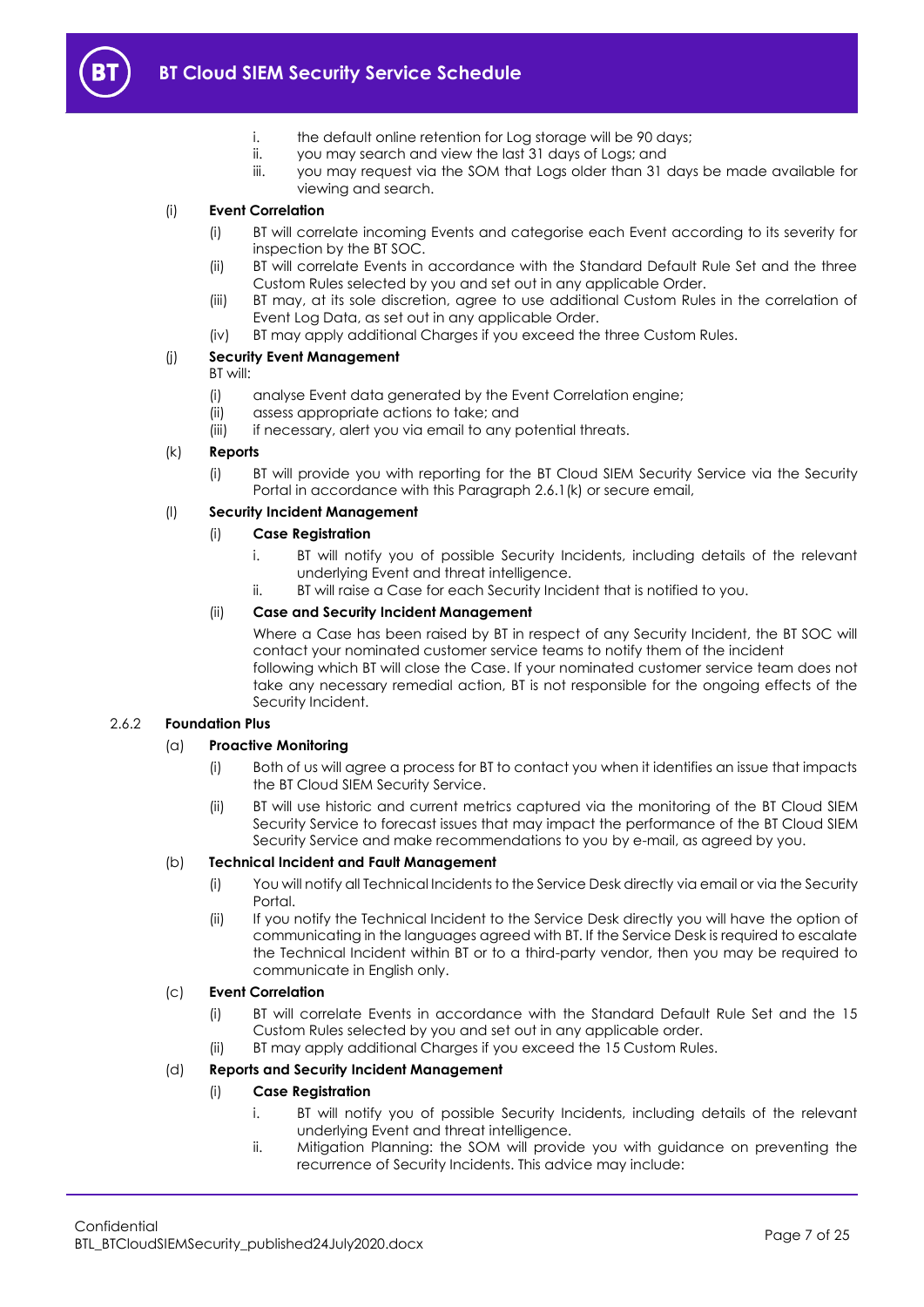- (a) advising on malware related to a botnet, known to use command and control servers, that your devices have attempted to connect to; and
- (b) advising on blocking certain defined network traffic or specific Twitter feeds, at firewall, proxy, or other appropriate control point.

## (ii) **Case and Security Incident Management**

Where a Case has been raised by BT in respect of any Security Incident, the BT SOC will contact your nominated customer service teams to:

- i. advise of any necessary remedial action they need to take; and
- ii. confirm that they have completed any necessary remedial action,

following which BT will close the Case. If your nominated customer service team does not take the necessary remedial action, BT is not responsible for the ongoing effects of the Security Incident.

#### 2.6.3 **Premium**

## (a) **Technical Incident and Fault Management**

(i) You will agree with BT whether you report Incidents directly to the Service Desk, via the Security Portal or to the regional BT SOC.

## (b) **Event Correlation**

- (i) BT will correlate Events in accordance with the Standard Default Rule Set and the 30 Custom Rules selected by you and set out in any applicable Order.
- (ii) BT may apply additional Charges if you exceed the 30 Custom Rules.

## (c) **Reports and Security Incident Management**

## (i) **Case Registration**

- i. BT will notify you of possible Security Incidents, including details of the relevant underlying Event and threat intelligence.
- ii. The SOM will provide RCA Support and Ad Hoc Post Security Incident Activity Support in relation to all Priority 1 Security Incidents.

## <span id="page-7-0"></span>2.7 **Continuous Improvement**

## 2.7.1 **Reviews**

## (a) **Foundation**

- (i) The SOM will carry out a review every two months per annum as follows:
	- i. a BT Cloud SIEM Security Service review, focussing on the performance of the BT Cloud SIEM Security Service.
- (ii) The SOM will provide you with a report on the review via email or the Security Portal, as agreed between us.
- (iii) If requested by you and if agreed to by BT, both of us may hold a conference call to discuss the report.
- (iv) If BT has agreed to participate in a conference call you will ensure that any report the SOM provides you with will be reviewed by your suitably qualified personnel who are participating in the conference call prior to the conference call taking place.
- (v) You will take appropriate action to address issues as recommended by the SOM:
	- i. in respect of the BT Cloud SIEM Security Service including implementing security improvements as agreed with the SOM or as advised by the SOM as your responsibility;

## <span id="page-7-1"></span>(b) **Foundation Plus**

- (i) The SOM will carry out a review monthly as follows:
	- i. a BT Cloud SIEM Security Service review focussing on the performance of the BT Cloud SIEM Security Service against Service Levels and Service Targets;
	- ii. a review of the effectiveness of the Custom Rules applied to your BT Cloud SIEM Security Service and the need to fine tune or amend the Custom Rules; and
- (ii) In addition to taking the action set out in Paragraph  $2.7.1$ (a)(v), you will take appropriate action to address issues in respect of fine tuning or amending your Custom Rules as recommended by the SOM.

## (c) **Premium**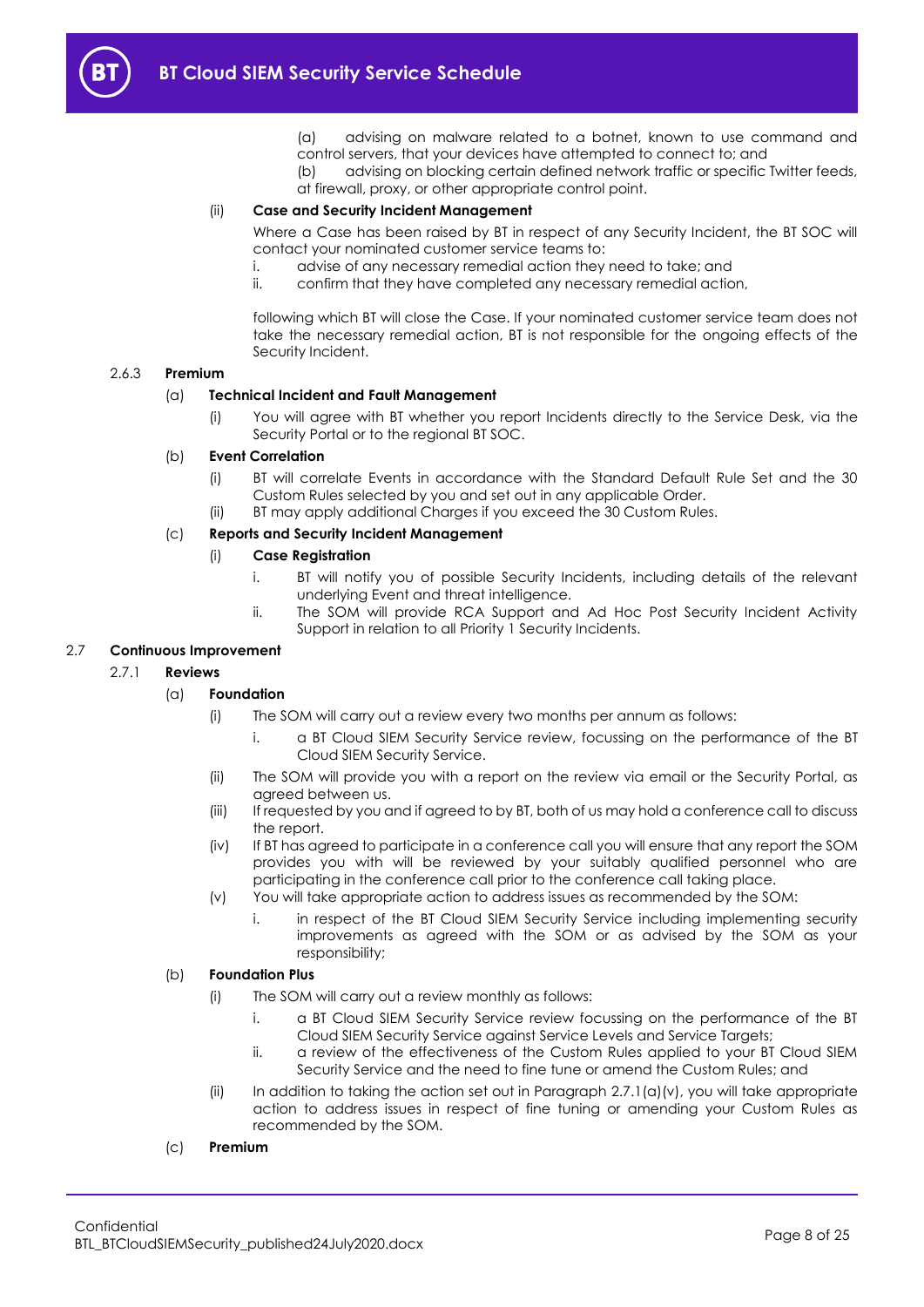

- (i) The SOM will carry out a review at intervals agreed by both of us but not less than monthly as follows:
	- i. a BT Cloud SIEM Security Service focussing on the performance of the BT Cloud SIEM Security Service against Service Levels and Service Targets;
	- ii. a review of the effectiveness of the Custom Rules applied to your BT Cloud SIEM Security Service and the need to fine tune or amend the Custom Rules; and
	- iii. The SOM will also carry out a six-monthly Security Posture review. The SOM will create an action plan with the aim of improving your Security Posture;
- (ii) In addition to taking the action set out in Paragraph  $2.7.1$ (a)(v), you will take appropriate action to address issues in respect of fine tuning or amending your Custom Rules as recommended by the SOM.

## <span id="page-8-0"></span>2.7.2 **Custom Rules Change Management Process**

- (a) BT will implement changes to the Custom Rules in response to your request subject to the following process:
	- (i) the authorised Customer Contact will submit requests to change the Custom Rules via an email service request to the BT SOC or SOM, providing sufficient detail and clear instructions as to any changes required;
	- (ii) BT will check each request for its complexity and assess whether the change should be completed via the Custom Rules Change Management Process or whether it requires to proceed in accordance with Clause 31 (Service Amendment) of the General Terms;
	- (iii) only changes to Custom Rules will be completed via the Custom Rules Change Management Process; and
	- (iv) BT may provide you with Professional Services at an additional Charge, at your request, to assist you in writing your change request.

## <span id="page-8-4"></span>(b) **Foundation**

- (i) BT will provide contact details for the BT SOC or SOM to all pre-agreed and authorised Customer Contacts to enable you to submit your change requests.
- (ii) Simple Changes subject to the Reasonable Use Policy set out in Paragraph [2.7.2\(b\)\(v\)](#page-8-1) are included in the Charges.
- (iii) Complex Change requests will proceed in accordance with Clause 31 (Service Amendment) of the General Terms and BT will charge you the cost of implementing Complex Changes.
- (iv) BT will communicate the status of change requests via e-mail to the Customer Contact requesting the change.
- <span id="page-8-3"></span><span id="page-8-2"></span><span id="page-8-1"></span>(v) BT will apply the following "reasonable use" restrictions ("**Reasonable Use Policy**") for changes to the Custom Rules:
	- i. you will not raise Standard Change requests more frequently than:
		- a. six per month per Cloud SIEM Device in respect of Foundation;
		- b. eight per month per Cloud SIEM Device in respect of Foundation Plus; and
		- c. 10 per month per Cloud SIEM Device in respect of Premium;
	- ii. you will not raise Urgent Change requests more frequently than:
		- a. one per month per Cloud SIEM Device in respect of Foundation;
		- b. two per month per Cloud SIEM Device in respect of Foundation Plus; and
		- c. three per month per Cloud SIEM Device in respect of Premium.
	- iii. where BT's measurements show that change requests are being raised more frequently than as set out in Paragraphs [2.7.2\(b\)\(v\)i](#page-8-2) and [2.7.2\(b\)\(v\)ii,](#page-8-3) BT may, either:
		- a. aggregate your requests over a period of time, so that they may be implemented more efficiently. In this event there may be some implementation delays; or
		- b. review your requirements and agree with you an appropriate alternative implementation process and any associated charges.
- <span id="page-8-6"></span><span id="page-8-5"></span>(vi) BT will use reasonable endeavours to implement an Emergency Change as quickly as is reasonably practicable. BT may charge you the cost of implementing an Emergency Change.
- (vii) BT may implement an Emergency Change without your approval.
- (viii) You are deemed to have approved all changes to the Custom Rules that you submit to BT.
- (ix) You are responsible for the impact of BT implementing the changes and BT is not liable for any consequences arising from the impact of the implementation of the changes.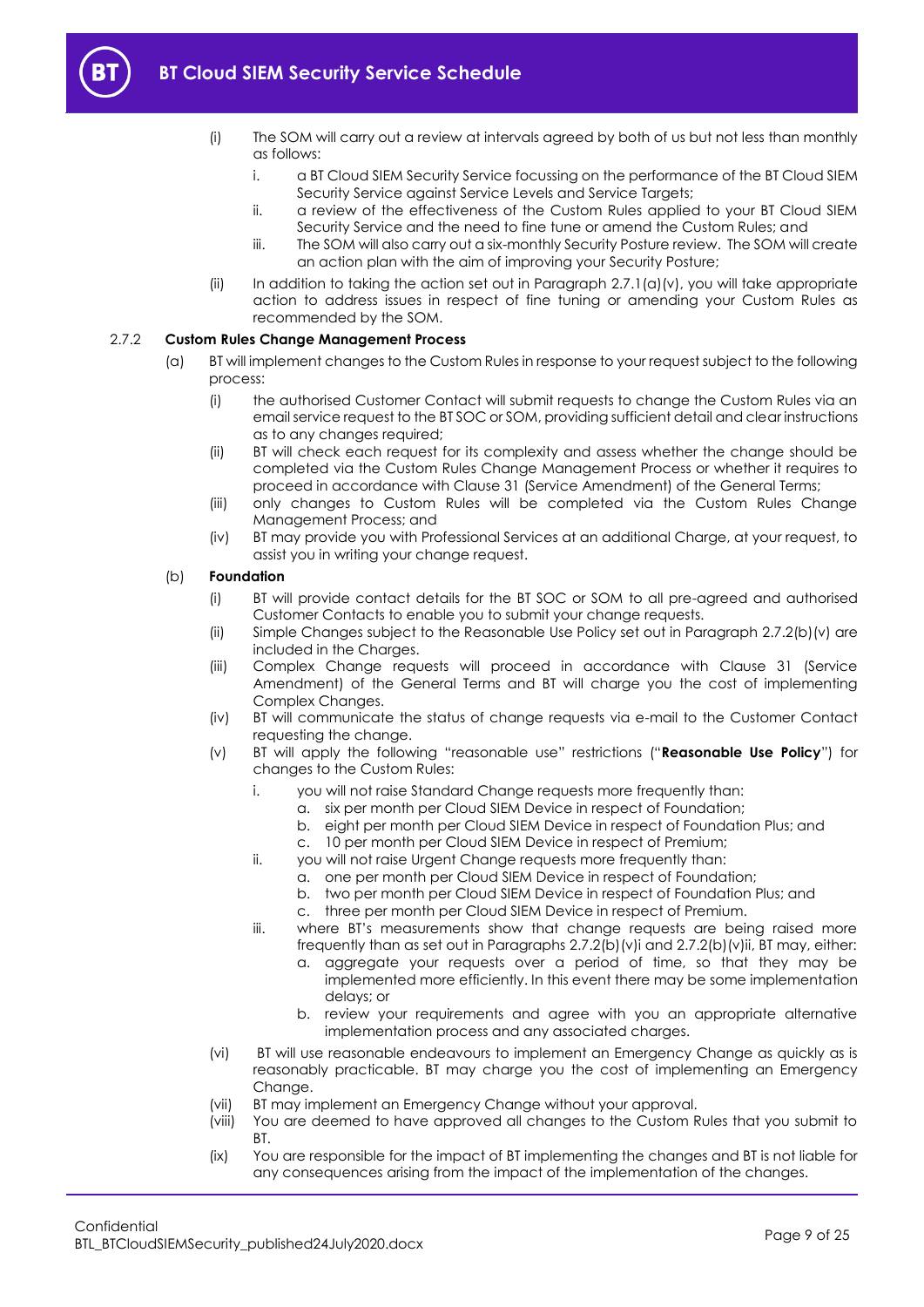

## (c) **Foundation Plus**

(i) The authorised Customer Contact may submit requests to modify the Custom Rules, via email to the SOC or direct to the SOM.

## (d) **Premium**

- (i) BT will use reasonable endeavours to identify errors or potential unforeseen consequences of your requested Simple Changes and Complex Changes and advise you appropriately and will not be liable for any consequence arising from:
	- i. your miss-specification of your security requirements in relation to the Custom Rules; or
	- ii. unforeseen consequences of a correctly specified and correctly implemented Custom Rule.

#### <span id="page-9-0"></span>**3 Service Options**

There are no Service Options available for the BT Cloud SIEM Security Service.

#### <span id="page-9-1"></span>**4 Service Management Boundary**

- <span id="page-9-4"></span>4.1 BT will provide and manage the BT Cloud SIEM Security Service in accordance with Parts A, B and C of this Schedule and as set out in any applicable Order, ("**Service Management Boundary**").
- 4.2 BT will have no responsibility for the BT Cloud SIEM Security Service outside the Service Management Boundary.
- 4.3 BT does not make any representations, whether express or implied, about whether the BT Cloud SIEM Security Service will operate in combination with any Customer Equipment or other equipment and software.

## 4.4 **Service Restrictions**

- 4.4.1 BT will not be liable if BT is unable to deliver the BT Cloud SIEM Security Service, or any part of the BT Cloud SIEM Security Service, due to a failure of any Customer Equipment, including any Customer log sources.
- 4.4.2 BT does not guarantee that the BT Cloud SIEM Security Service will detect or block all malicious threats.
- 4.4.3 The BT Cloud SIEM Security Service assumes standard logs and functionality, as communicated to you by BT. BT will not be liable for any inability to provide the BT Cloud SIEM Security Service, or any degradation of the BT Cloud SIEM Security Service, if you do not have and maintain the appropriate logs and functionality.

#### <span id="page-9-2"></span>**5 Associated Services and Third Parties**

5.1 If BT provides you with any services other than the BT Cloud SIEM Security Service, this Schedule will not apply to those services and those services will be governed by their separate terms.

## <span id="page-9-3"></span>**6 Equipment**

## 6.1 **BT Equipment**

- 6.1.1 BT Equipment will remain BT's property at all times and risk in BT Equipment will pass to you upon delivery, whether or not the BT Equipment has been installed.
- 6.1.2 You will be liable to BT for any loss of or damage to BT Equipment, except where the loss or damage is a result of fair wear and tear or caused by BT.

## 6.2 **Use of BT Equipment**

In relation to BT Equipment, you will:

- 6.2.1 keep the BT Equipment safe and without risk to health;
- 6.2.2 only use the BT Equipment, or allow it to be used, in accordance with any instructions or authorisation BT may give and for the purpose for which it is designed;
- 6.2.3 not move the BT Equipment or any part of it from the Site(s) without BT's written consent and, you will pay BT's costs and expenses reasonably incurred as a result of such move or relocation;
- 6.2.4 not make any alterations or attachments to, or otherwise interfere with, the BT Equipment, nor permit any person (other than a person authorised by BT) to do so, without BT's prior written consent and, if BT gives its consent, agree that any alterations or attachments are part of the BT Equipment;
- 6.2.5 not sell, charge, assign, transfer or dispose of or part with possession of the BT Equipment or any part of it;
- 6.2.6 not allow any lien, encumbrance or security interest over the BT Equipment, nor pledge the credit of BT for the repair of the BT Equipment or otherwise;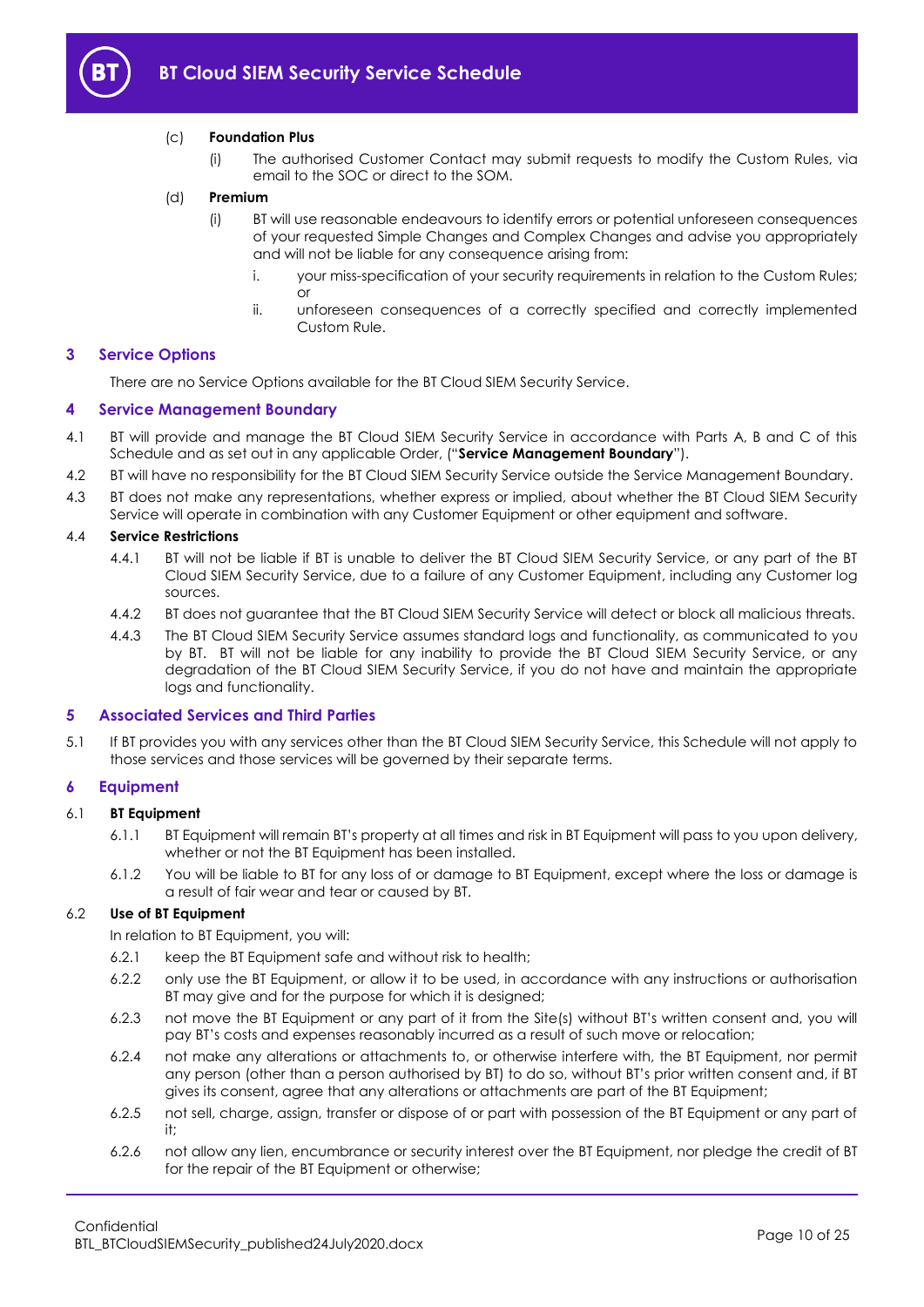

- 6.2.7 not claim to be owner of the BT Equipment and ensure that the owner of the Site(s) will not claim ownership of the BT Equipment, even where the BT Equipment is fixed to the Site(s);
- 6.2.8 obtain appropriate insurance against any damage to or theft or loss of the BT Equipment;
- 6.2.9 in addition to any other rights that BT may have, reimburse BT for any losses, costs or liabilities arising from your use or misuse of the BT Equipment or where the BT Equipment is damaged, stolen or lost, except where the loss or damage to BT Equipment is a result of fair wear and tear or caused by BT;
- 6.2.10 ensure that the BT Equipment appears in BT's name in your accounting books;
- 6.2.11 where there is a threatened seizure of the BT Equipment, or an Insolvency Event applies to you, immediately provide BT with Notice so that BT may take action to repossess the BT Equipment; and
- 6.2.12 notify any interested third parties that BT owns the BT Equipment.

## 6.3 **Sale of Goods**

The UN Convention on Contracts for the International Sale of Goods will not apply to the Contract.

## <span id="page-10-0"></span>**7 Specific Terms**

## 7.1 **Minimum Period of Service and Renewal Periods**

- 7.1.1 Unless one of us gives Notice to the other of an intention to terminate the BT Cloud SIEM Security Service at least 90 days before the end of the Minimum Period of Service or a Renewal Period, at the end of the Minimum Period of Service or Renewal Period the BT Cloud SIEM Security Service will automatically extend for a Renewal Period and:
	- (a) BT will continue to provide the BT Cloud SIEM Security Service;
	- (b) the Charges applicable during the Minimum Period of Service or Renewal Period may cease to apply and BT may propose changes to the Charges in accordance with Paragraph [7.1.3.](#page-10-1) If BT proposes changes to the Charges, BT will invoice you the Charges agreed in accordance with Paragraph [7.1.4.](#page-10-2) from expiry of the Minimum Period of Service or the Renewal Period; and
	- (c) both of us will continue to perform each of our obligations in accordance with the Contract.
- 7.1.2 If either of us gives Notice to the other of an intention to terminate the BT Cloud SIEM Security Service, BT will cease delivering the BT Cloud SIEM Security Service at the time of 23:59 on the last day of the Minimum Period of Service or subsequent Renewal Period.
- <span id="page-10-1"></span>7.1.3 BT may propose changes to this Schedule or the Charges (or both) by giving you Notice at least 90 days prior to the end of the Minimum Period of Service and each Renewal Period ("**Notice to Amend**").
- <span id="page-10-3"></span><span id="page-10-2"></span>7.1.4 Within 21 days of any Notice to Amend, you will provide BT Notice:
	- (a) agreeing to the changes BT proposed, in which case those changes will apply from the beginning of the following Renewal Period;
	- (b) requesting revisions to the changes BT proposed, in which case both of us will enter into good faith negotiations for the remainder of that Minimum Period of Service or Renewal Period, as applicable, and, if agreement is reached, the agreed changes will apply from the beginning of the following Renewal Period; or
	- (c) terminating the Contract at the end of the Minimum Period of Service or Renewal Period, as applicable.
- <span id="page-10-4"></span>7.1.5 If we have not reached agreement in accordance with Paragraph [7.1.4\(b\)](#page-10-3) by the end of the Minimum Period of Service or the Renewal Period, the terms of this Schedule will continue to apply from the beginning of the following Renewal Period unless you give Notice in accordance with Paragraph [7.1.4\(c\)](#page-10-4) or BT may give Notice of termination, in which case BT will cease delivering the BT Cloud SIEM Security Service at the time of 23:59 on the last day of the Minimum Period of Service or subsequent Renewal Period as applicable.

## <span id="page-10-5"></span>7.2 **Customer Committed Date**

- 7.2.1 If you request a change to the BT Cloud SIEM Security Service or any part of the BT Cloud SIEM Security Service, then BT may revise the Customer Committed Date to accommodate that change.
- 7.2.2 BT may expedite delivery of the BT Cloud SIEM Security Service for operational reasons or in response to a request from you, but this will not revise the Customer Committed Date.

## 7.3 **Licence**

BT gives you a non-exclusive, non-transferable and limited right to use the BT Cloud SIEM Security Service for your internal business purposes only.

## 7.4 **Invoicing**

7.4.1 Unless set out otherwise in any applicable Order, BT will invoice you for the following Charges in the amounts set out in any applicable Order: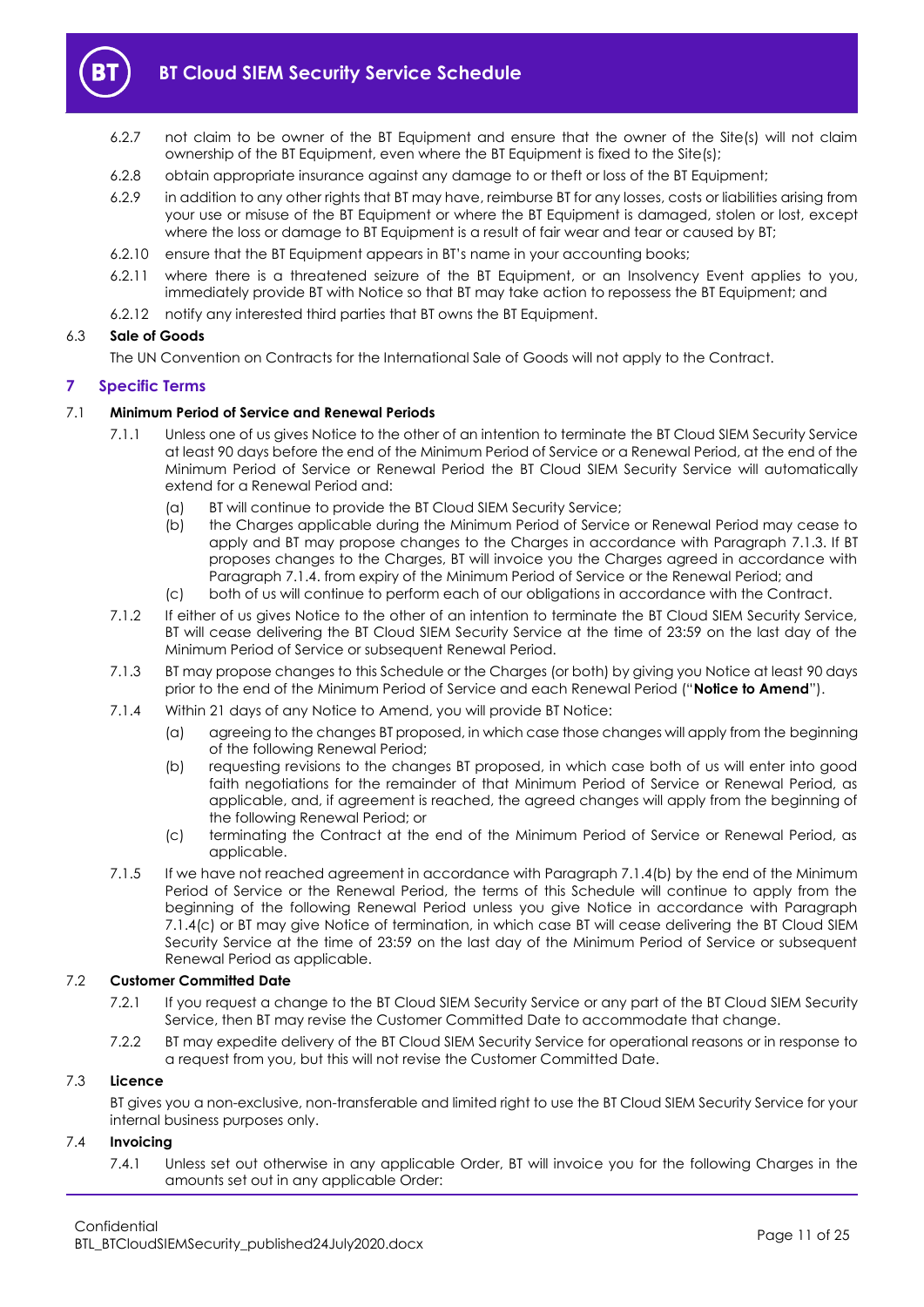

- (a) Installation Charges, in advance once you have placed the Order;
- (b) Recurring Charges, monthly in arrears (depending on your billing frequency). Note that for any period where the BT Cloud SIEM Security Service is provided for less than one month, the full monthly charge will be applied;
- (c) Professional Services Charges.
- 7.4.2 BT may invoice you for any of the following Charges in addition to those set out in any applicable Order:
	- (a) Charges for investigating Technical Incidents that you report to BT where BT finds no Technical Incident or that the Technical Incident is caused by something for which BT is not responsible under the Contract;
	- (b) Charges for commissioning the BT Cloud SIEM Security Service in accordance with Paragraph [0,](#page-13-4)  outside of Business Hours;
	- (c) Charges for expediting provision of the BT Cloud SIEM Security Service at your request after BT has informed you of the Customer Committed Date;
	- (d) Charges for restoring the BT Cloud SIEM Security Service if the BT Cloud SIEM Security Service has been suspended in accordance with Clause 10.1.2 of the General Terms;
	- (e) Charges for cancelling the BT Cloud SIEM Security Service in accordance with Clause 16 of the General Terms;
	- (f) additional Charges in accordance with Paragraph [2.5.1\(e\)](#page-4-3) if the Controlled Deployment Custom Rules Optimisation Period is extended for any reason beyond 90 days Business Days after receiving Notice from BT in accordance with Paragraph [8.2.2;](#page-13-3)
	- (g) Charges for appointing and providing a named SOM if you have purchased Foundation or Foundation Plus in accordance with Paragraphs [2.4.1\(b\)](#page-2-4) or [2.4.2\(b\)](#page-3-1) as applicable;
	- (h) Charges for additional Custom Rules in accordance with Paragraphs [2.4.1\(d\)\(ii\),](#page-2-5) [2.4.2\(e\)\(i\)](#page-3-2) and  $2.4.3$ (d)(i);
	- (i) Charges for supporting new non-standard log sources;
	- (j) Charges for the cost of implementing Complex Changes in accordance with Paragraph [2.7.2\(b\)\(iii\)](#page-8-4) and Emergency Changes in accordance with Paragraph [2.7.2\(b\)\(vi\);](#page-8-5)
	- (k) Charges associated with an appropriate alternative implementation process if you have raised change requests more frequently than allowed by the Reasonable Use Policy in accordance with Paragraph [2.7.2\(b\)\(v\)iii;](#page-8-6)
	- (l) Charges to cover any costs reasonably incurred by BT as a result of any non-conformity of the Customer Equipment in accordance with Paragraph [9.1.18;](#page-15-1)
	- (m) any other Charges as set out in any applicable Order or as otherwise agreed between both of us; and
	- (n) any Termination Charges incurred in accordance with Paragraph [7.5](#page-11-0) upon termination of the relevant BT Cloud SIEM Security Service.

## 7.4.3 **Usage Volume Reasonable Use Policy**

- (a) Where your monthly usage volume exceeds the agreed Usage Volume, as determined by the average usage volume measured over a consecutive three-month period, BT reserves the right to increase the monthly Charges to reflect the increase in usage volumes.
- (b) BT will notify you at least one month in advance before any changes in the Charges are applied.

## <span id="page-11-1"></span><span id="page-11-0"></span>7.5 **Termination Charges**

- 7.5.1 If you terminate the Contract or the BT Cloud SIEM Security Service for convenience in accordance with Clause 17 of the General Terms you will pay BT:
	- (a) all outstanding Charges or payments due and payable under the Contract;
	- (b) any remaining Charges outstanding with regard to BT Equipment;
	- (c) any other Charges as set out in any applicable Order; and
	- (d) any charges that BT has to pay a supplier as a result of early termination of the BT Cloud SIEM Security Service.
- 7.5.2 In addition to the Charges set out at Paragraph [7.5.1](#page-11-1) above, if you terminate during the Minimum Period of Service or any Renewal Period, you will pay BT:
	- (a) for any parts of the BT Cloud SIEM Security Service that were terminated during the first 12 months of the Minimum Period of Service or Renewal Period, Termination Charges, as compensation, equal to:
		- (i) 100 per cent of the Recurring Charges for any remaining months of the first 12 months of the Minimum Period of Service;
		- (ii) 20 per cent of the Recurring Charges for the remaining months, other than the first 12 months of the Minimum Period of Service or Renewal Period;
		- (iii) any waived Installation Charges; and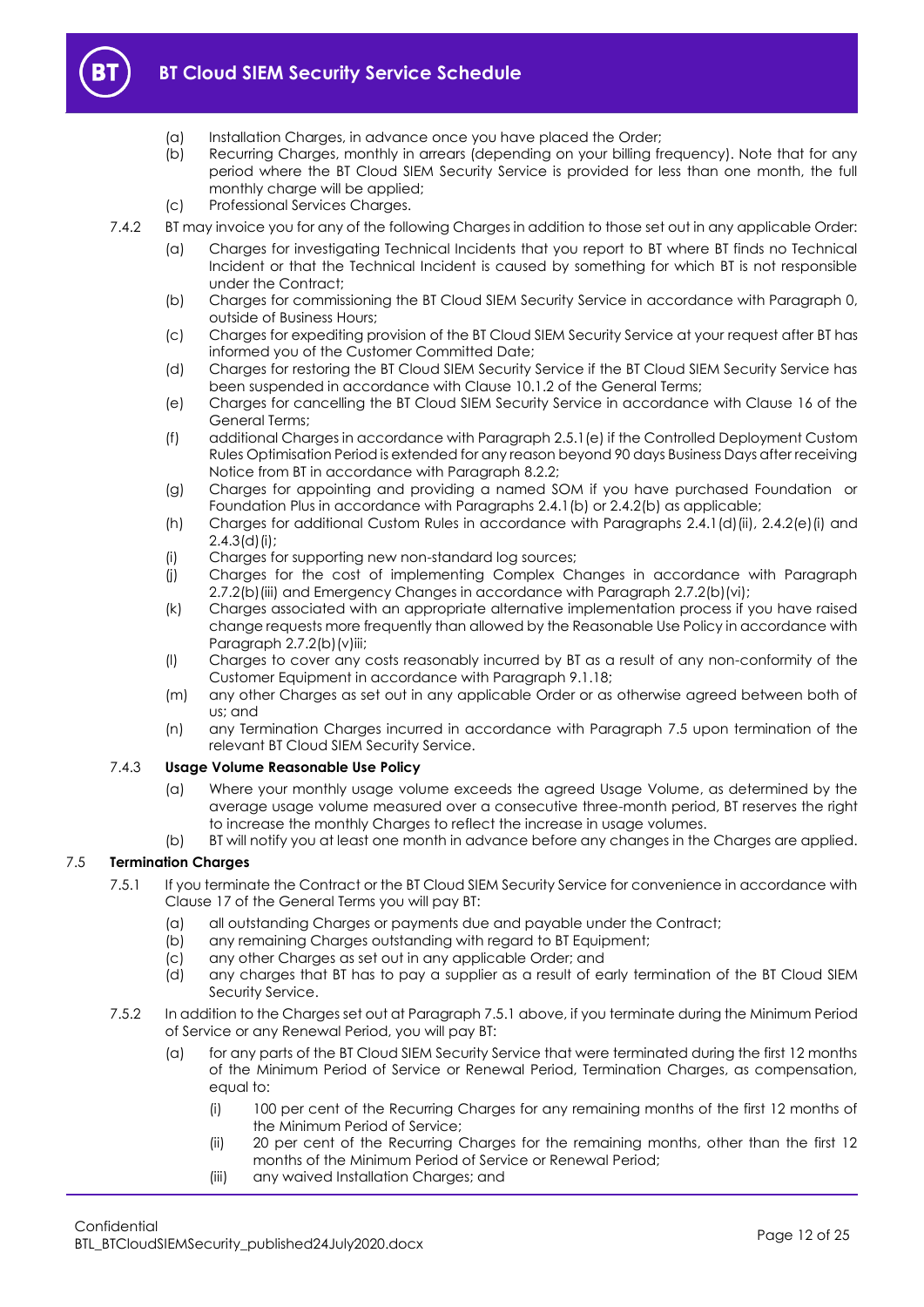

(b) for any parts of the BT Cloud SIEM Security Service that were terminated after the first 12 months of the Minimum Period of Service or during a Renewal Period, Termination Charges, as compensation, equal to 20 per cent of the Recurring Charges for any remaining months of the Minimum Period of Service or the Renewal Period.

## 7.6 **Upgrade to a Higher Graded Service Tier**

- 7.6.1 You may upgrade to a higher Graded Service Tier during the Minimum Period of Service.
- 7.6.2 No Termination Charges will be payable from the Graded Service Tier you are moving from. New Charges for the upgraded Graded Service Tier will be set out in the Order.
- 7.6.3 A new Minimum Period of Service will apply to the upgraded Graded Service Tier as set out in the Order.
- 7.6.4 You may not downgrade to a lower Graded Service Tier.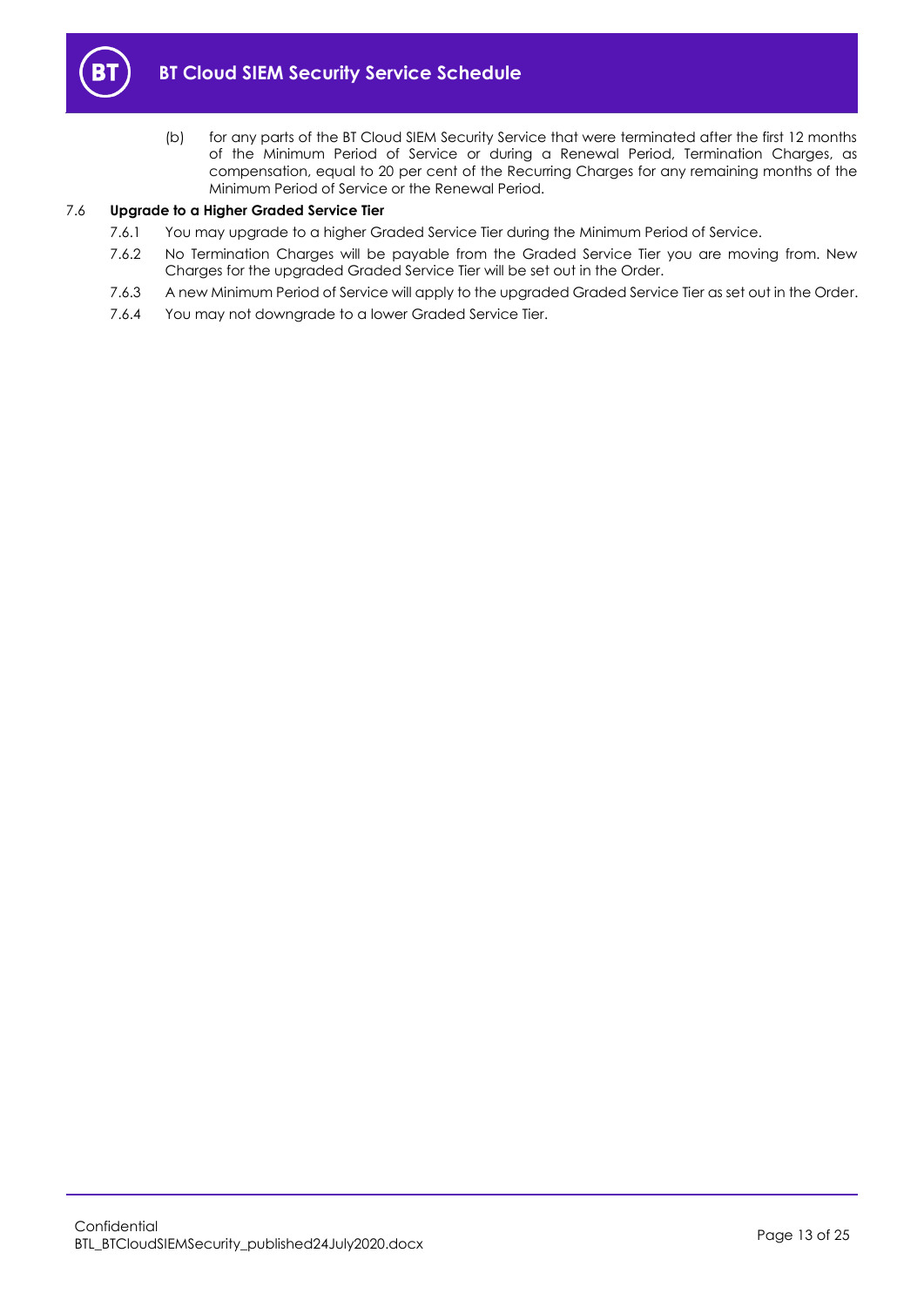

## <span id="page-13-0"></span>**Part B – Service Delivery and Management**

## <span id="page-13-1"></span>**8 BT's Obligations**

## <span id="page-13-4"></span>8.1 **Service Delivery**

Before the Service Start Date and, where applicable, throughout the provision of the BT Cloud SIEM Security Service, BT:

- 8.1.1 will provide you with contact details for the Service Desk;
- 8.1.2 will comply with all reasonable health and safety rules and regulations and reasonable security requirements that apply at the Site(s) and that you have notified to BT in writing, but BT will not be liable if, as a result of any such compliance, BT is in breach of any of its obligations under this Contract;
- 8.1.3 will, once the requirements of the BT Cloud SIEM Security Service have been confirmed and agreed, and, where applicable, you provide the details set out in Paragraph [7.2.1,](#page-10-5) provide you with a Customer Committed Date and will use reasonable endeavours to meet any Customer Committed Date;
- 8.1.4 will not be responsible for any:
	- (a) delay in providing;
	- (b) interruption to; or
	- (c) degradation of,

the BT Cloud SIEM Security Service caused by errors or omissions in any information, instructions or scripts provided to BT by you in connection with the BT Cloud SIEM Security Service, or any actions taken by BT at your direction.

## <span id="page-13-2"></span>8.2 **Commissioning of the Service**

Before the Service Start Date, BT will:

- 8.2.1 conduct a series of standard tests on the BT Cloud SIEM Security Service to ensure that it is configured correctly; and
- <span id="page-13-3"></span>8.2.2 on the date that BT has completed the activities in this Paragraph [8.2](#page-13-2)[0,](#page-13-4) confirm that the Cloud SIEM Service is available for Controlled Deployment Custom Rules Optimisation and performance of any Acceptance Tests in accordance with Paragraph [9.2.](#page-15-0)

## <span id="page-13-6"></span>8.3 **During Operation**

On and from the Service Start Date, BT:

- 8.3.1 will respond and use reasonable endeavours to remedy a Technical Incident without undue delay if BT detects or if you report a Technical Incident;
- 8.3.2 will respond to Security Incidents as set out in Paragrap[h 10.4;](#page-19-0)
- 8.3.3 will maintain and use reasonable endeavours to provide uninterrupted access to all pre-agreed and authorised Customer Contacts to the Security Portal but BT does not guarantee that the Security Portal will be available at all times or will be fault free:
- 8.3.4 will retain normalised Event Log Data as follows:
	- (a) 30 Business Days of detailed information and Event Log Data online; and
	- (b) 60 days offline;
- 8.3.5 may, in the event of a security breach affecting the BT Cloud SIEM Security Service, require you to change any or all of your passwords;
- 8.3.6 may install additional BT Equipment on your Site, for the purpose of monitoring and management of the BT Cloud SIEM Security Service;
- 8.3.7 will use secure protocols or provide a secure management link to connect to the Software or firmware at your Site(s) via the Internet or other agreed network connection, in order to monitor the BT Cloud SIEM Security Service proactively and to assist in Technical Incident diagnosis; and
- 8.3.8 may carry out Maintenance from time to time and will use reasonable endeavours to inform you at least five Business Days before any Planned Maintenance on the BT Cloud SIEM Security Service. However, BT may inform you with less notice than normal where Maintenance is required in an emergency. BT may carry out the Maintenance remotely or by visiting the Site as appropriate.

## 8.4 **The End of the Service**

On termination of the BT Cloud SIEM Security Service by either of us, BT:

- 8.4.1 will provide configuration information relating to the BT Cloud SIEM Security Service provided at the Site(s) in a format that BT reasonably specifies;
- <span id="page-13-5"></span>8.4.2 may disconnect and remove any BT Equipment located at the Site(s); and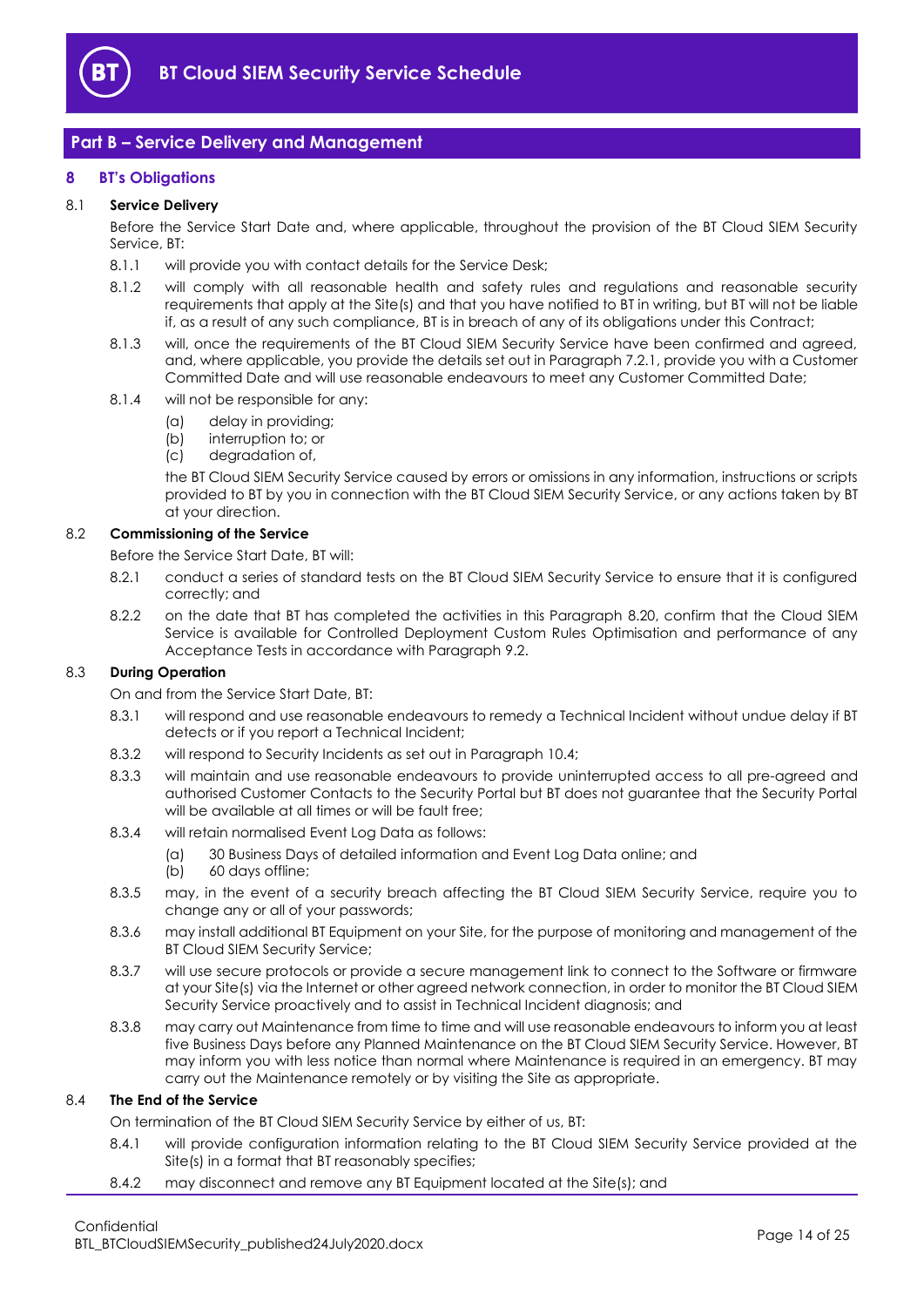

8.4.3 may delete any Content, including stored Logs or any configuration data relating to BT's management of the BT Cloud SIEM Security Service.

## <span id="page-14-0"></span>**9 Your Obligations**

## 9.1 **Service Delivery**

Before the Service Start Date and, where applicable, throughout the provision of the BT Cloud SIEM Security Service, you will:

- 9.1.1 provide BT with the names and contact details of the Customer Contact including escalation details, but BT may also accept instructions from a person who BT reasonably believes is acting with your authority;
- 9.1.2 nominate suitably empowered and informed customer service teams that will interact with the BT SOC when raising Technical Incidents and when responding to Security Incidents;
- 9.1.3 provide BT with information reasonably requested (including business and technical information accurate in all respects) in a timely manner and promptly notify BT, in writing, of any changes to the information you have provided;
- 9.1.4 provide BT with a copy of your security policies;
- 9.1.5 ensure that you have the capabilities, Log Forwarders and supported protocols in place to be able to forward Event Log Data to the relevant Cloud SIEM Software or firmware;
- 9.1.6 provide BT with the ability to install any Cloud SIEM Software or firmware inside your network on a network segment where Customer Equipment Log data sources being monitored can deliver Event Log Data to the Cloud SIEM Service;
- 9.1.7 attend integration meetings to discuss further tuning and configuration of the Cloud SIEM Service;
- 9.1.8 complete any preparation activities including installation and maintenance of any software or hardware that is not included as part of the BT Cloud SIEM Security Service, that BT may request to enable you to receive the BT Cloud SIEM Security Service promptly and in accordance with any reasonable timescales;
- <span id="page-14-1"></span>9.1.9 in jurisdictions where an employer is legally required to make a disclosure to its Users and other employees:
	- (a) inform your Users that as part of the BT Cloud SIEM Security Service being delivered by BT, BT may monitor and report to you the use of any targeted applications by them;
	- (b) ensure that your Users have consented or are deemed to have consented to such monitoring and reporting (if such consent is legally required); and
	- (c) agree that BT will not be liable for any failure by you to comply with this Paragraph [9.1.9,](#page-14-1) you will be liable to BT for any Claims, losses, costs or liabilities incurred or suffered by BT due to your failure to comply with this Paragrap[h 9.1.9;](#page-14-1)
- 9.1.10 If applicable, ensure that the LAN protocols and applications you use are compatible with the BT Cloud SIEM Security Service;
- 9.1.11 where applicable, you will prepare and maintain the Site(s) for the supply of the BT Cloud SIEM Security Service, in accordance with any instructions from BT, including:
	- (a) complying with any Site accommodation requirements as set out in any applicable Order;
	- (b) providing a secure, continuous power supply at the Site(s) for the operation and maintenance of the BT Cloud SIEM Security Service at such points and with such connections as BT specifies, and, in order to mitigate any interruption to the BT Cloud SIEM Security Service resulting from failure in the principal power supply, provide back-up power with sufficient capacity to conform to the standby requirements of the applicable standards.
- 9.1.12 give Notice to BT, five Business Days in advance, and provide details, of any changes to your network, that may affect the functioning of the BT Cloud SIEM Security Service. If this information is not provided, or is provided less than five Business Days before a change, then BT will not be liable for any Technical or Security Incidents or incorrect functioning of the BT Cloud SIEM Security Service as a result of the change:
- 9.1.13 only use any Cloud SIEM Hardware Sentry, or allow it to be used, in accordance with any instructions or authorisation BT may give and for the purpose for which it is designed;
- 9.1.14 not relocate any Cloud SIEM Hardware Sentries without BT's prior written consent;
- 9.1.15 ensure that your WAN or Internet access circuit bandwidth is sufficient to meet your requirements and for the management access by BT;
- 9.1.16 manage, and provide BT with, accurate details of your internal IP Address design;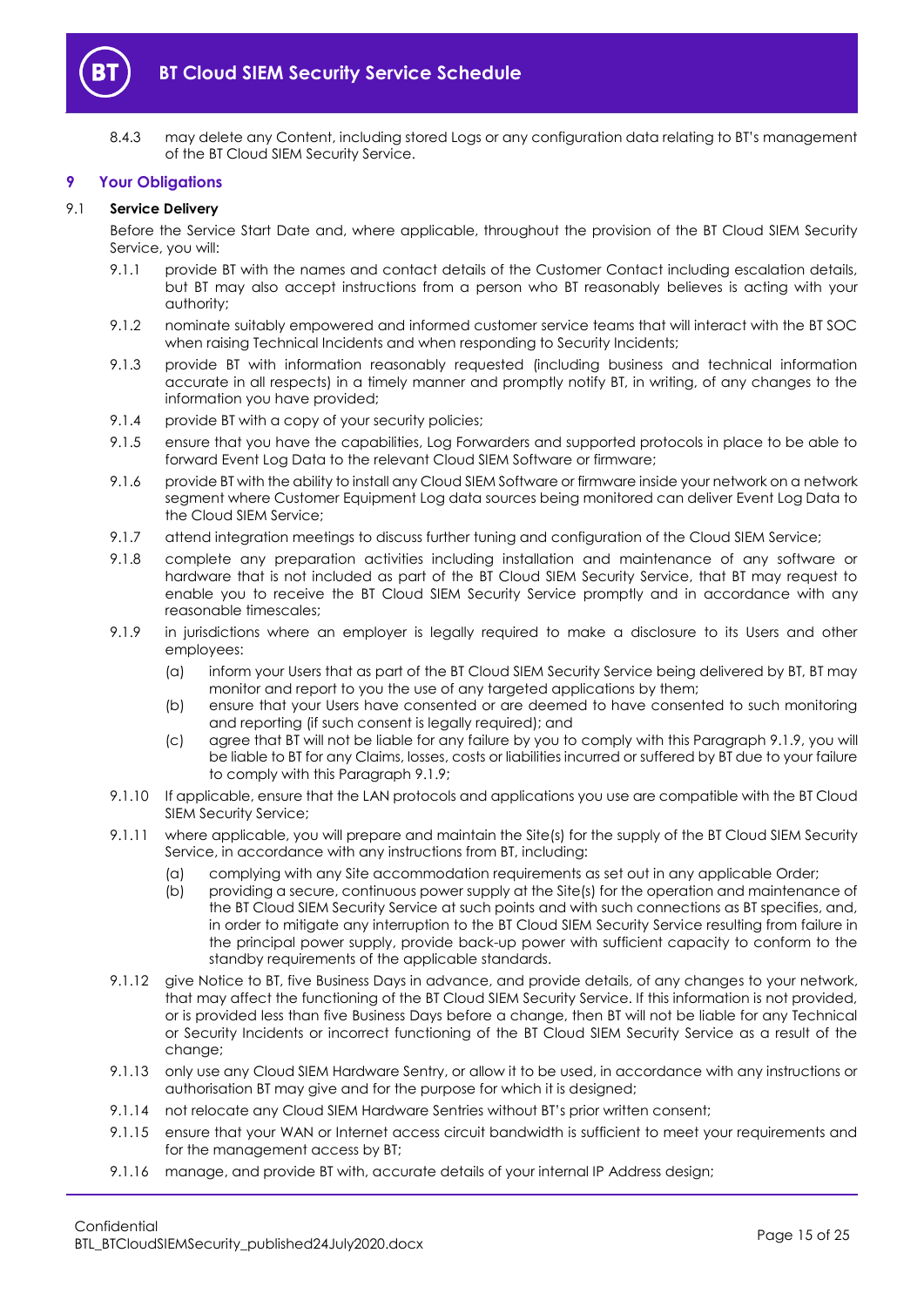

- 9.1.17 ensure that the Cloud SIEM Devices are able to receive updates, such as vulnerability signatures, directly over the Internet, or over an alternative path agreed with BT for that purpose;
- <span id="page-15-1"></span>9.1.18 if BT has agreed to provide any part of the BT Cloud SIEM Security Service using Customer Equipment, ensure that the relevant Customer Equipment:
	- (a) complies with any minimum specification given to you by BT;
	- (b) will comply with the requirements of Paragraph [9.3.4;](#page-16-0)
	- (c) is fully functional; and

if the relevant Customer Equipment does not comply with this Paragraph [9.1.18](#page-15-1) then BT may raise an additional Charge to cover any costs reasonably incurred by BT as a result of the non-conformity, and any agreed installation dates and the Customer Committed Date(s) may no longer apply;

- 9.1.19 ensure that your network and all applications conform to relevant industry standards and provide written confirmation to BT upon reasonable request;
- 9.1.20 for any Customer Equipment used in the BT Cloud SIEM Security Service, be responsible for ensuring compliance with Applicable Law, including obtaining (if required) local import and User licenses and the written authority from all respective authorities, particularly for countries where the use and import of encryption Software and devices may be restricted by Applicable Law, or the export and re-export of the encryption Software or devices may be subject to the United States of America export control law and not act to misuse the BT Cloud SIEM Security Service as provided by BT to contravene or circumvent these laws. BT may treat any contravention of these laws as a material breach and:
	- (a) suspend the BT Cloud SIEM Security Service and BT may refuse to restore the BT Cloud SIEM Security Service until BT receives an acceptable assurance from you that there will be no further contravention; or
	- (b) terminate the BT Cloud SIEM Security Service upon Notice in accordance with Clause 18 of the General Terms;
- 9.1.21 provide BT with any information that is reasonably requested by any regulatory body, legal authority or government entity in any country in connection with regulatory, administrative, legal or lawful interception requests; and
- 9.1.22 be responsible for any issues on Users' machines or your servers (e.g. operating system, coding languages and security settings) making sure all issues are dealt with in a timely manner and ensure that any repaired devices are configured correctly to send data to the BT Cloud SIEM Security Service;
- 9.1.23 ensure that your network or Internet connectivity performs correctly and will send Logs to the Cloud SIEM Devices;
- 9.1.24 where you are providing the Customer Equipment on which the Virtual Cloud SIEM Device(s) are installed:
	- (a) provide the underpinning operating system on the Customer Equipment as well as the licencing and support agreements, including their renewal;
	- (b) upgrade the firmware of the Customer Equipment and your underpinning operating system software on which the Virtual Cloud SIEM Device is installed; and
- 9.1.25 ensure that all data provided to BT's technical design team is accurate to ensure that (if applicable) your HAC has the capacity to handle the full load independently.

## <span id="page-15-0"></span>9.2 **Controlled Deployment Custom Rules Optimisation and Acceptance Tests**

- 9.2.1 You will carry out the Controlled Deployment Custom Rules Optimisation within the Controlled Deployment Custom Rules Optimisation Period.
- 9.2.2 In respect of Foundation Plus and Premium, both of us will jointly carry out the Controlled Deployment Custom Rules Optimisation. You will use reasonable endeavours to complete the Controlled Deployment Custom Rules Optimisation as early into the Controlled Deployment Custom Rules Optimisation Period as possible.
- 9.2.3 You will submit any changes you require to the Custom Rules as a result of the Controlled Deployment Custom Rules Optimisation through the Custom Rules Change Management Process.
- 9.2.4 You will carry out the Acceptance Tests for the BT Cloud SIEM Security Service during the Controlled Deployment Custom Rules Optimisation Period and use reasonable endeavours to complete the Acceptance Tests as early into the Controlled Deployment Custom Rules Optimisation Period as possible.
- <span id="page-15-2"></span>9.2.5 The BT Cloud SIEM Security Service is accepted by you if you confirm acceptance in writing during the Controlled Deployment Custom Rules Optimisation Period or is treated as being accepted by you if you do not provide BT with Notice to the contrary by the end of the Controlled Deployment Custom Rules Optimisation Period.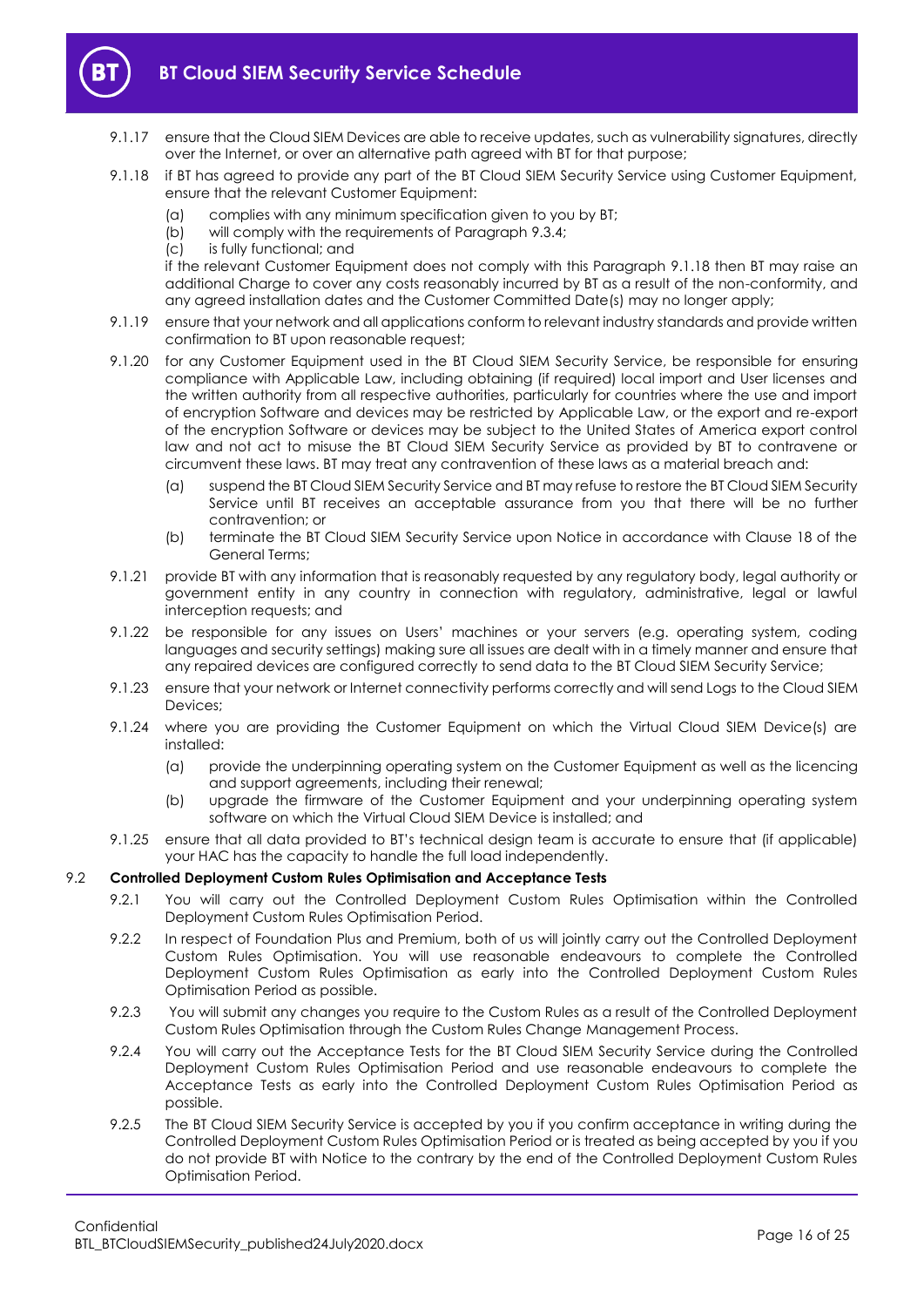

- <span id="page-16-3"></span>9.2.6 Subject to Paragraph [9.2.7,](#page-16-1) the Service Start Date will be the earlier of the following:
	- (a) the date that you confirm or BT deems acceptance of the BT Cloud SIEM Security Service in writing in accordance with Paragrap[h 9.2.5;](#page-15-2) or
	- (b) the date of the first day following the Controlled Deployment Custom Rules Optimisation Period.
- <span id="page-16-1"></span>9.2.7 If, during the Controlled Deployment Custom Rules Optimisation Period, you provide BT Notice that the Acceptance Tests have not been passed, BT will remedy the non-conformance without undue delay and provide you Notice that BT has remedied the non-conformance and inform you of the Service Start Date.

## 9.3 **During Operation**

On and from the Service Start Date, you will:

- 9.3.1 ensure that Users report Technical Incidents to the Customer Contact and not to the Service Desk;
- 9.3.2 ensure that the Customer Contact will take Technical Incident reports from Users and pass these to the Service Desk using the reporting procedures agreed between both of us, and is available for all subsequent Technical Incident management communications;
- 9.3.3 monitor and maintain any Customer Equipment connected to the BT Cloud SIEM Security Service or used in connection with the BT Cloud SIEM Security Service;
- <span id="page-16-0"></span>9.3.4 ensure that any Customer Equipment that is connected to the BT Cloud SIEM Security Service or that you use, directly or indirectly, in relation to the BT Cloud SIEM Security Service is:
	- (a) connected using the applicable BT Network termination point, unless you have BT's permission to connect by another means;
	- (b) adequately protected against viruses and other breaches of security;
	- (c) technically compatible with the BT Cloud SIEM Security Service and will not harm or damage BT Equipment, the BT Network, or any of BT's suppliers' or subcontractors' network or equipment; and
	- (d) approved and used in accordance with relevant instructions, standards and Applicable Law and any safety and security procedures applicable to the use of that Customer Equipment;
- 9.3.5 immediately disconnect any Customer Equipment, or advise BT to do so at your expense, where Customer Equipment does not meet any relevant instructions, standards or Applicable Law and redress the issues with the Customer Equipment prior to reconnection to the BT Cloud SIEM Security Service;
- 9.3.6 submit a request to BT if you want to change any Cloud SIEM Device's IP Address or change, add or remove any External Data Source;
- 9.3.7 notify BT of any planned work that you intend to undertake that may cause a Technical Incident;
- 9.3.8 ensure that all Enabling Services are maintained throughout the provision of the BT Cloud SIEM Security Service;
- 9.3.9 be responsible for any conclusions drawn from, and rectification of, any issues identified by use of the BT Cloud SIEM Security Service, supported by BT in accordance with the Service Level selected by you and set out in any applicable Order;
- 9.3.10 maintain a written list of current Security Portal Users and provide a copy of such list to BT within five Business Days following BT's written request at any time;
- 9.3.11 ensure the security and proper use of all valid User access profiles, passwords and other systems administration information used in connection with the BT Cloud SIEM Security Service and:
	- (a) immediately terminate access for any person who is no longer a User;
	- (b) inform BT immediately if a User's ID or password has, or is likely to, become known to an unauthorised person, or is being or may be used in an unauthorised way;
	- (c) take all reasonable steps to prevent unauthorised access to the BT Cloud SIEM Security Service; and
	- (d) satisfy BT's security checks if a password is lost or forgotten;
- <span id="page-16-2"></span>9.3.12 in respect of the BT Cloud SIEM Security Service:
	- (a) ensure that appropriate Log level auditing is turned on for all data sources monitored by the Cloud SIEM Devices. If the Log level auditing is not turned on, this will impact the BT Cloud SIEM Security Service;
	- (b) attend review meetings, as required by BT;
	- (c) prior to the meeting referred to in Paragraph [9.3.12\(b\),](#page-16-2) provide the most up to date network diagram of your existing IT network; and
	- (d) if you fail to attend the review meetings regularly, BT has the right to refuse your requests for tuning the BT Cloud SIEM Security Service; and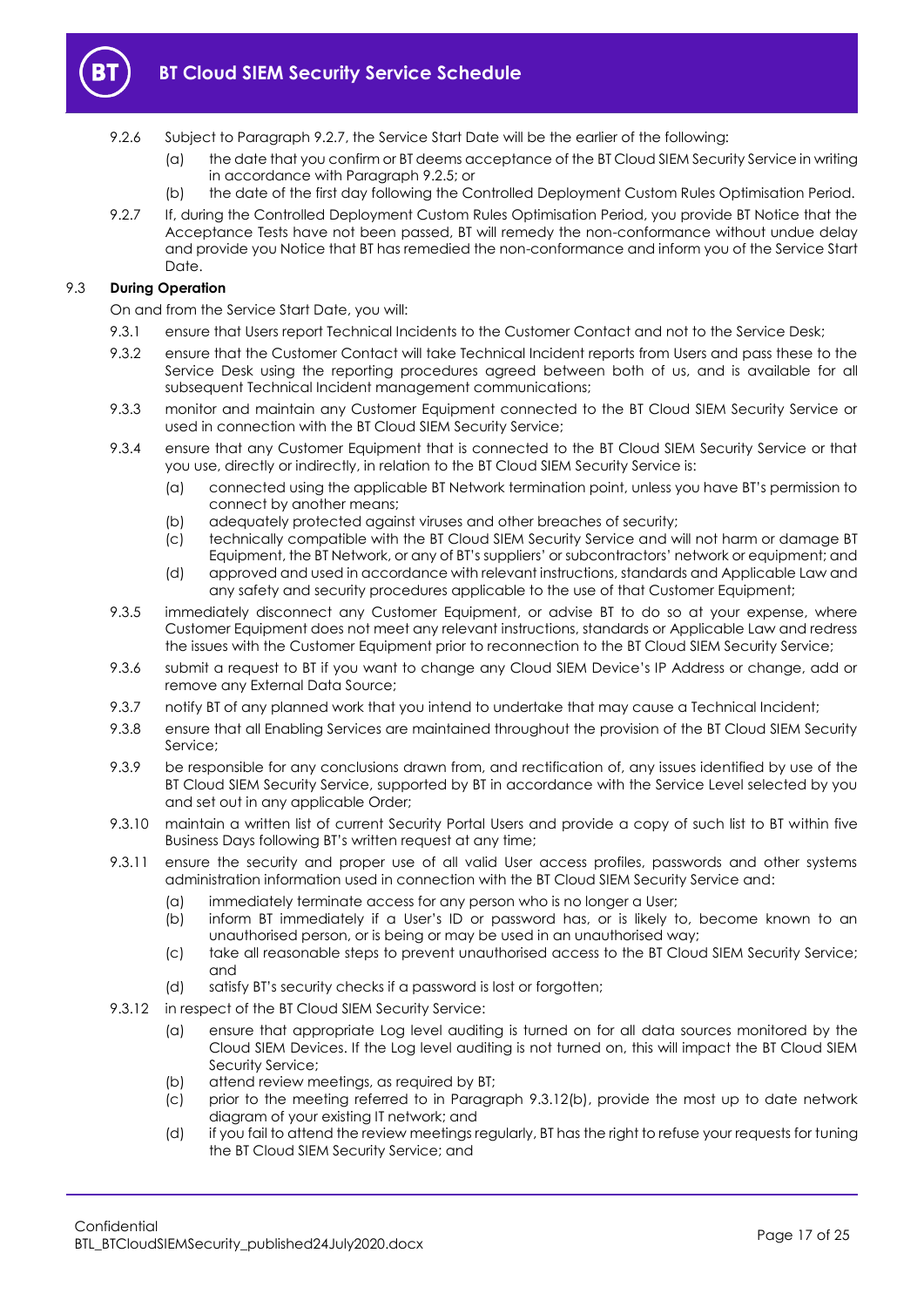

- 9.3.13 in the event of a Technical Incident requiring your technical support, you will provide BT with the necessary support and timely authorisation for any necessary changes notified by BT to your Customer Contact.
- 9.3.14 Provide 60 days' notice prior to termination, if you require your Logs to be transferred.

## 9.4 **The End of the Service**

On termination of the BT Cloud SIEM Security Service by either of us, you will:

- 9.4.1 provide BT with all reasonable assistance necessary to remove BT Equipment from the Site(s);
- 9.4.2 disconnect any Customer Equipment from BT Equipment located at the Site(s);
- 9.4.3 not dispose of or use BT Equipment other than in accordance with BT's written instructions or authorisation;
- 9.4.4 arrange for any BT Equipment located at the Site(s) to be returned to BT or, if BT has elected to disconnect and remove the BT Equipment located at the Site(s) in accordance with Paragraph [8.4.2](#page-13-5) above, arrange access for BT to carry out such disconnection and removal; and
- 9.4.5 be liable for any reasonable costs of recovery that BT incurs in recovering the BT Equipment.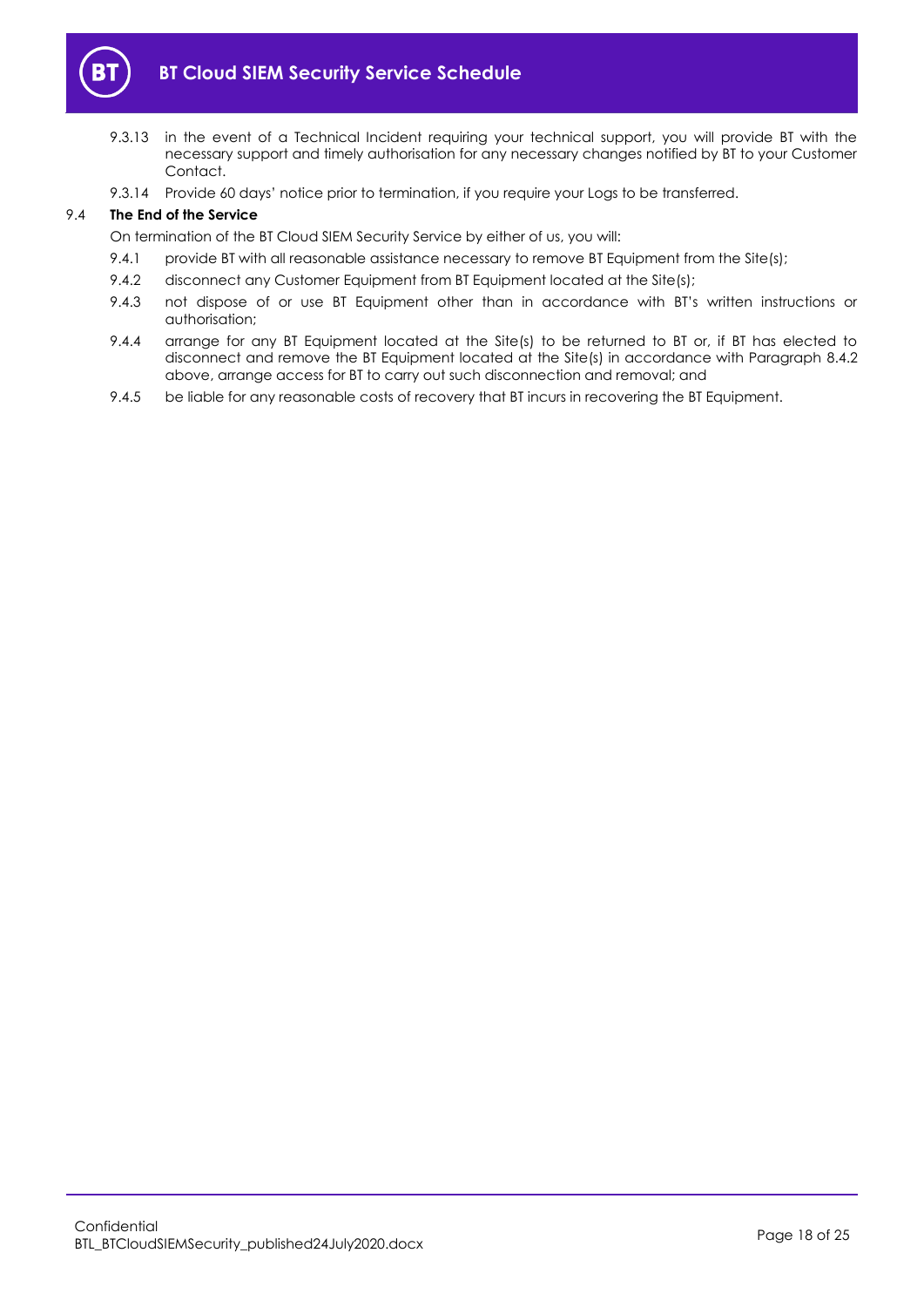

## <span id="page-18-0"></span>**Part C – Service Levels**

## <span id="page-18-1"></span>**10 Service Levels and Service Remediation Advice Targets**

## <span id="page-18-2"></span>10.1 **Service Targets Technical Incident Management**

| Priority       | <b>Target Progress Update</b>                 | <b>Target Time for</b><br><b>Remediation Advice</b> |                                                   |
|----------------|-----------------------------------------------|-----------------------------------------------------|---------------------------------------------------|
|                | <b>Foundation</b>                             | <b>Foundation Plus and Premium</b>                  | <b>Foundation, Foundation Plus</b><br>and Premium |
| P <sub>1</sub> | whenever a<br>progress update<br>is available | within 30 minutes                                   | within 4 hours                                    |
| P <sub>2</sub> | whenever a<br>progress update<br>is available | within 2 hours                                      | within 8 hours                                    |
| P <sub>3</sub> | whenever a<br>progress update<br>is available | within 4 hours                                      | within 24 hours                                   |
| P <sub>4</sub> | whenever a<br>progress update<br>is available | within 5 hours                                      | within 72 hours                                   |
| P <sub>5</sub> | whenever a<br>progress update<br>is available | within 6 hours                                      | N/A                                               |

10.1.1 BT will aim to provide you with an initial response and remediation advice in relation to an Incident in accordance with the table above.

- 10.1.2 BT will not provide a progress update while BT is waiting on your input or feedback.
- 10.1.3 BT will not provide a Target time for Technical Incident resolution because the mitigation responsibility rests with you.
- 10.1.4 The Target Response Time and Target Time for Remediation Advice times shown in the table above are targets only and BT will have no liability for failure to meet them.

## <span id="page-18-4"></span>10.2 **Service Availability**

## 10.2.1 **Availability Service Level**

- (a) From the Service Start Date, BT will provide the BT Cloud SIEM Security Service with a target availability corresponding to the applicable SLA Category for the BT Cloud SIEM Security Service, as set out in the table below ("**Availability Service Level**").
- (b) You may request Availability Service Credits for Priority 1 Technical Incidents at the Standard Availability Service Credit Rate, as set out in Paragraph [10.3.4.](#page-18-3)
- (c) The following table sets out the Availability Annual Targets, the Maximum Annual Availability Downtime, the Maximum Monthly Availability Target, the Standard Availability Service Credit Rate, and the Service Credit Interval for the applicable SLA Category:

| <b>SLA Category</b> | Availability<br><b>Annual Target</b> | Maximum<br>Annual<br><b>Availability</b><br>Downtime | Maximum<br><b>Monthly</b><br>Availability<br>Taraet | Standard<br>Availability<br><b>Service Credit</b><br>Rate | <b>Service Credit</b><br>Interval |
|---------------------|--------------------------------------|------------------------------------------------------|-----------------------------------------------------|-----------------------------------------------------------|-----------------------------------|
| Cat A               | $\geq 99.9\%$                        | 4 hours                                              | 0 minutes                                           | .5%                                                       | hour                              |

## <span id="page-18-5"></span>10.3 Availability Service Credits

10.3.1 If a Priority 1 Technical Incident occurs, BT will measure the Availability Downtime starting from when you report a Qualifying Technical Incident and ending when BT closes the Technical Incident in accordance with Paragraph [2.6.1\(f\)\(viii\).](#page-5-1)

- 10.3.2 BT will measure the Availability Downtime in units of full minutes during the Local Contracted Business Hours or during Contracted Maintenance Hours as applicable.
- <span id="page-18-6"></span>10.3.3 BT will then calculate the cumulative Availability Downtime for the calendar months in which the Priority 1 Technical Incident occurred ("**Cumulative Monthly Availability Downtime**").
- <span id="page-18-3"></span>10.3.4 If the Cumulative Monthly Availability Downtime of the BT Cloud SIEM Security Service exceeds the Maximum Monthly Availability Target, you may request Availability Service Credits for each Service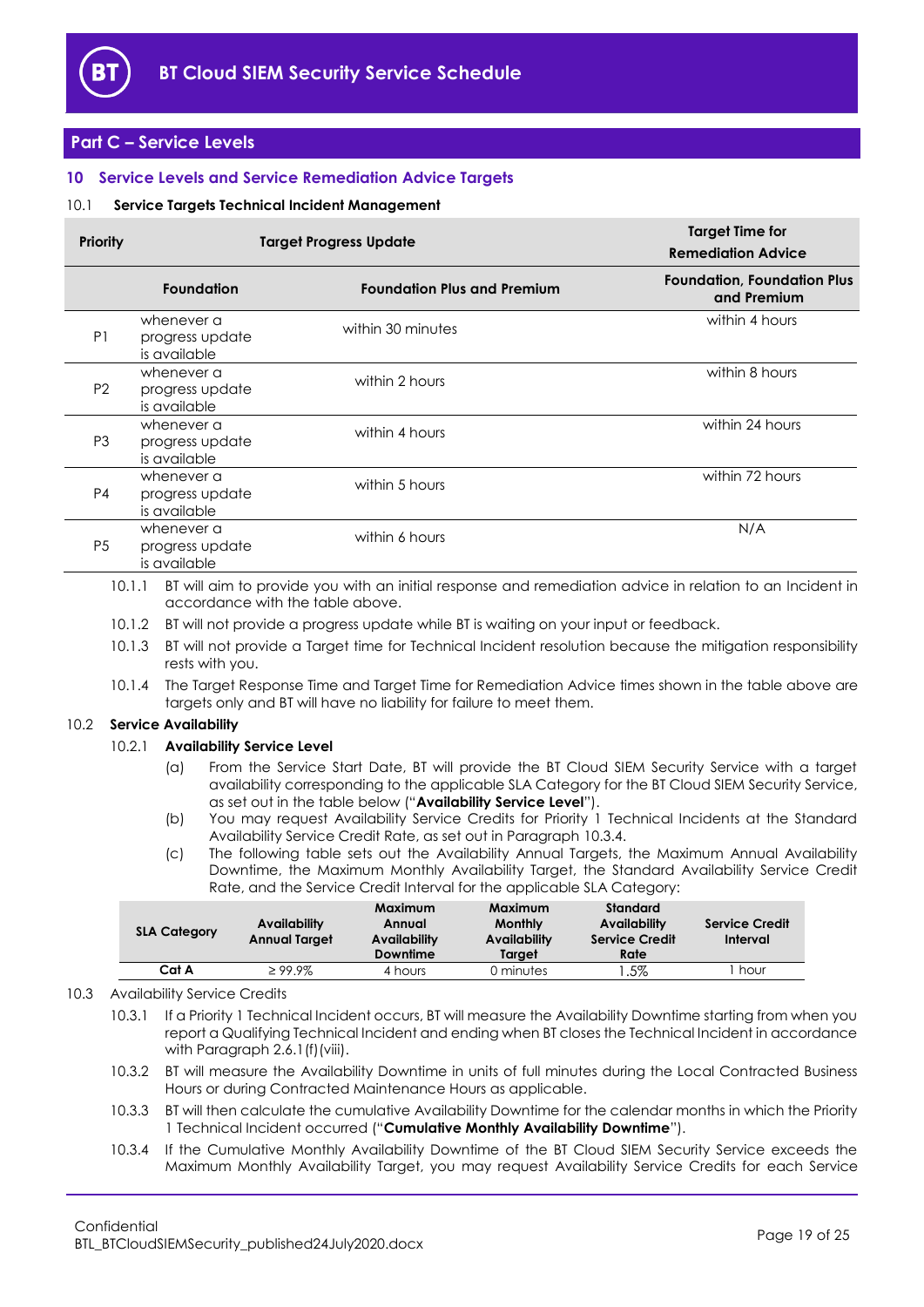Credit Interval of 1.5 per cent of the Monthly Recurring Charges for the relevant BT Cloud SIEM Security Service.

- 10.3.5 Service Availability Targets and Service Credits apply exclusively to those areas of the Service over which BT has control, including Virtual Devices in the customers Cloud Infrastructure. Any failure to achieve an Availability Target as a result of faults or failures of your infrastructure (virtual or physical) will not attract any Service Credits.
- <span id="page-19-1"></span>10.3.6 You may request applicable Availability Service Credits in accordance with Paragrap[h 10.3.4](#page-18-3) within 28 days of the end of the calendar month in which a Qualifying Priority 1 Technical Incident occurred, by providing details of the reason for the claim. Any failure by you to submit a request in accordance with this Paragraph 10.3.6 will constitute a waiver of any claim for Service Credits for that calendar month.
- 10.3.7 Upon receipt of a valid request for Availability Service Credits in accordance with Paragraph [10.3.6:](#page-19-1)
	- (i) BT will issue you with the applicable Service Credits by deducting those Service Credits from your invoice within two billing cycles of the request being received; and
	- (ii) following expiry or termination of the Contract where no further invoices are due to be issued by BT, BT will pay you the Service Credits in a reasonable period of time.
- 10.3.8 Availability Service Credits will be aggregated and are available up to a maximum amount equal to three per cent (3%) of the monthly Recurring Charge for the affected BT Cloud SIEM Security Service.
- 10.3.9 All Service Levels and Service Credits will be calculated in accordance with information recorded by, or on behalf of, BT.
- 10.3.10 The Service Levels under this Schedule will not apply:
	- (i) in the event that Clause 8 or Clause 23 of the General Terms applies;
	- (ii) during any trial period of the BT Cloud SIEM Security Service;
	- (iii) where Availability is impacted due to any connections or cabling to the Cloud SIEM Devices; or
	- (iv) where Availability is impacted due to faults in your infrastructure (both physical and virtual) or third-party network.

## <span id="page-19-2"></span><span id="page-19-0"></span>10.4 **Security Incident Notification – Target Response Times**

- 10.4.1 From the Service Start Date, BT will aim to notify you in response to a Security Incident ("**Security Incident Notification**") in accordance with the target response times as set out in the table below for the Graded Service Tier selected by you and set out in any applicable Order. A Security Incident Notification may take the form of a Security Event Classification Notification or a Security Case Assessment Notification, the applicable target response times for both are, set out in the table below.
- 10.4.2 No Service Credits apply to the provision of the Security Incident Notification target response times.

|                       |                       | <b>Security Event Classification Notification Target</b> | <b>Security Case Assessment Notification</b><br>Target |                |             |  |
|-----------------------|-----------------------|----------------------------------------------------------|--------------------------------------------------------|----------------|-------------|--|
| <b>BT</b><br>Priority | <b>Graded Service</b> |                                                          |                                                        |                |             |  |
| P <sub>1</sub>        | Foundation            | 30 minutes                                               | ⊠                                                      | 4 hours        | ⊠           |  |
|                       | Foundation            | 30 minutes                                               | 全<br>⊠                                                 | 4 hours        | ⊠           |  |
|                       | Premium               | 30 minutes                                               | 全<br>X                                                 | 4 hours        | ⊠           |  |
| P <sub>2</sub>        | Foundation            | 2 hours                                                  | ⊠                                                      | 8 hours        | ⊠           |  |
|                       | Foundation            | 2 hours                                                  | ⊠                                                      | 8 hours        | ⊠           |  |
|                       | Premium               | 2 hours                                                  | 全<br>⊠                                                 | 8 hours        | ⊠           |  |
| P3                    | Foundation            | 4 hours                                                  | Ø                                                      | 24 hours       | ⊠           |  |
|                       | Foundation            | 4 hours                                                  | ⊠                                                      | 24 hours       | ⊠           |  |
|                       | Premium               | 4 hours                                                  | ⊠<br>全                                                 | 24 hours       | ⊠           |  |
| <b>P4</b>             |                       | Weekly/Monthly                                           |                                                        | Weekly/Monthly | ⊠           |  |
|                       | Foundation            | in agreed                                                | ⊠                                                      | in agreed      |             |  |
|                       |                       | reporting                                                |                                                        | reporting      |             |  |
|                       |                       | Weekly/Monthly                                           |                                                        | Weekly/Monthly | ⊠           |  |
|                       | Foundation            | in agreed                                                | ⊠                                                      | in agreed      |             |  |
|                       |                       | reporting                                                |                                                        | reporting      |             |  |
|                       |                       | Weekly/Monthly                                           |                                                        | Weekly/Monthly | $\boxtimes$ |  |
|                       | Premium               | in agreed                                                | ⊠                                                      | in agreed      |             |  |
|                       |                       | reporting                                                |                                                        | reporting      |             |  |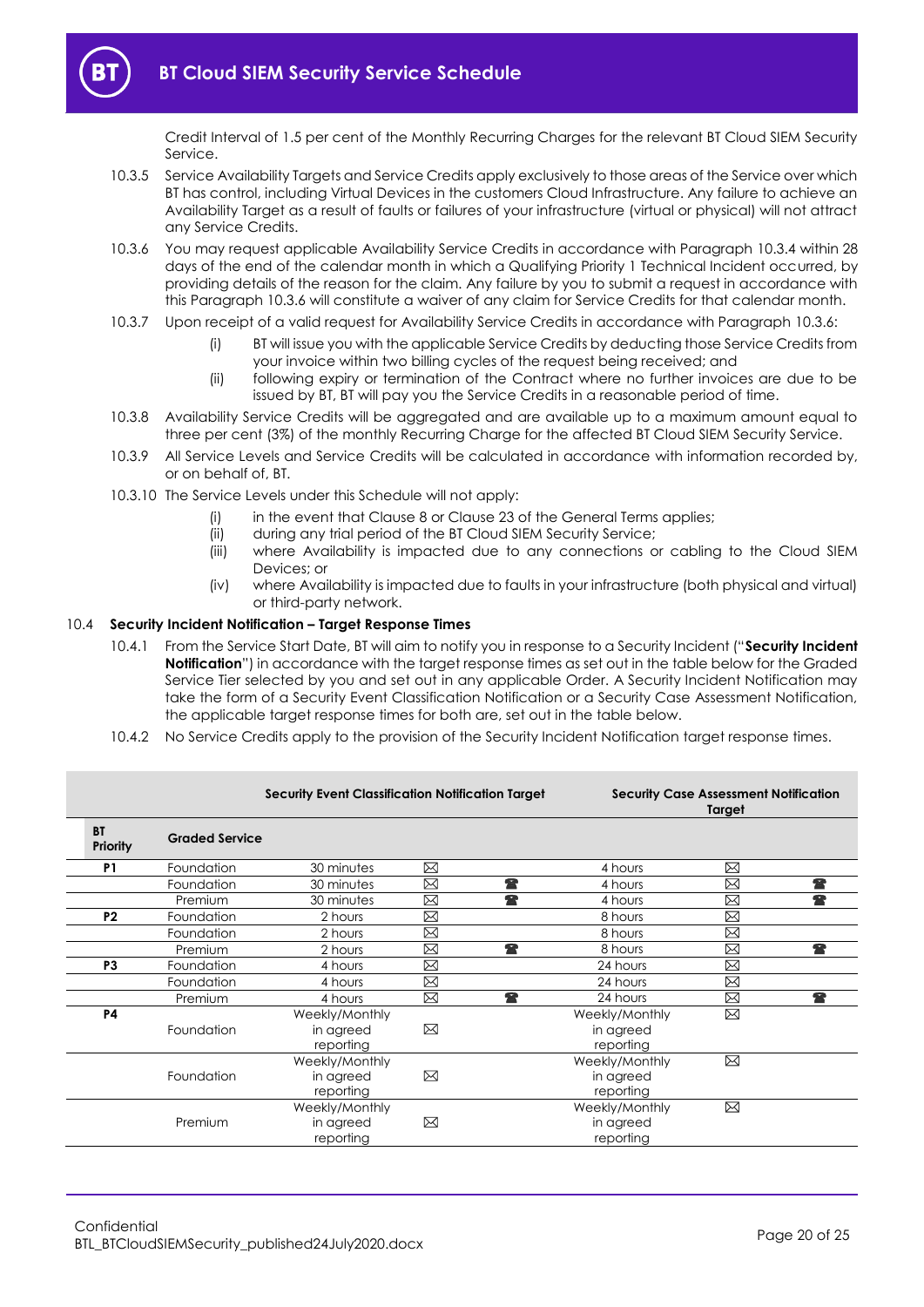

## <span id="page-20-0"></span>**Part D – Defined Terms**

## <span id="page-20-1"></span>**11 Defined Terms**

In addition to the defined terms in the General Terms, capitalised terms in this Schedule will have the below meanings (and in the case of conflict between these defined terms and the defined terms in the General Terms, these defined terms will take precedence for the purposes of this Schedule). BT has repeated some definitions in this Schedule that are already defined in the General Terms. This is to make it easier for you to find the definitions when reading this Schedule.

"**Acceptance Tests**" means those objective tests conducted by you that when passed confirm that you accept the BT Cloud SIEM Security Service and that the BT Cloud SIEM Security Service is ready for use save for any minor non-conformities that will be resolved as a Technical Incident in accordance with Paragraph [8.3.1](#page-13-6)

"**Ad Hoc Post Security Incident Activity Support**" means ad hoc activity, requested by you, following a previously reported Security Incident.

"**Availability**" means the period of time when the BT Cloud SIEM Security Service is functioning.

"**Availability Annual Target**" has the meaning given in the table at Paragraph [10.2.1](#page-18-4) for the relevant SLA Category.

"**Availability Downtime**" means the period of time during which a Priority 1 Technical Incident exists as measured by BT in accordance with Paragrap[h 10.3.1](#page-18-5)

"**Availability Service Credit**" means the Service Credit available for a failure to meet the Availability Service Level, as set out in Paragrap[h 10.3.4](#page-18-3)

"**Availability Service Level**" has the meaning given in in Paragraph [10.2.1.](#page-18-4)

"**BT Cloud SIEM Delivery Model**" means the Delivery Model set out in Paragraph [2.3.1.](#page-2-3)

"**BT Cloud SIEM Security Service**" means has the meaning given in Paragraph [1.](#page-1-3)

"**BT Project Manager**" means the delivery manager BT appoints to liaise with you on Initial Setup and Controlled Deployment matters as set out in this Schedule.

"**BT SOC**" means BT's security operations centre where BT's team of security analysts and specialists use various security technologies, to monitor and protect people, processes and assets across an organisation.

"**BT SOM**" or "**SOM**" means the security operations manager BT appoints to be the Customer's point of contact for the duration of the Service .

"**BT Virtual Sentry**" means the BT proprietarily owned software image that is issued to you by BT that you will install on your own virtual machine which will perform the same functionality as a Hardware Sentry.

"**Business Hours**" means between the hours of 0800 and 1700 in a Business Day.

"**Case**" means an issue that is "opened" and "closed" over a period of time to achieve resolution of a Security Incident that has been identified by the BT Cloud SIEM Security Service.

"**Cloud Log Management**" means a feature of the BT Cloud SIEM Delivery Model provided by BT that can be used to store Log management data for up to 90 days.

"**Cloud SIEM Devices**" means a device and/or software and/or software platform used to process the Event Log Data.

"**Complex Change**" means a change that is not a Simple Change. Examples of Complex Changes are set out in the document titled Simple and Complex Changes which can be accessed through the Security Portal.

"**Content**" means applications, data, information (including emails), video, graphics, sound, music, photographs, software or any other material.

"**Continuous Improvement**" means the continuous improvement phase of the BT Cloud Manged SIEM Security Service as set out in Paragraph [2.7.](#page-7-0)

"**Contracted Maintenance Hours**" means the times during which BT will provide maintenance for BT Equipment, which are Business Hours unless set out otherwise in any applicable Order.

"**Controlled Deployment**" means the controlled deployment phase of the BT Cloud SIEM Security Service as set out in Paragraph [2.5.](#page-3-0)

"**Controlled Deployment Custom Rules Optimisation**" means the fine tuning of your Custom Rules, conducted by you or in respect of Foundation Plus or Premium only both of us jointly and.

**"Controlled Deployment Custom Rules Optimisation Period**" means up to 90 Business Days after receiving Notice from BT in accordance with Paragraph [8.2.2.](#page-13-3) This period may be extended depending on various parameters including number of Logs, creation of rule sets and wider activities running and testing associated Playbooks.

"**Correlation Rules**" means a list of actions or event steps that specifically define the interaction between a role and a system to achieve a goal.

"**CPU**" means Central Processing Unit.

"**Cumulative Monthly Availability Downtime**" has the meaning given in Paragraph [10.3.3.](#page-18-6)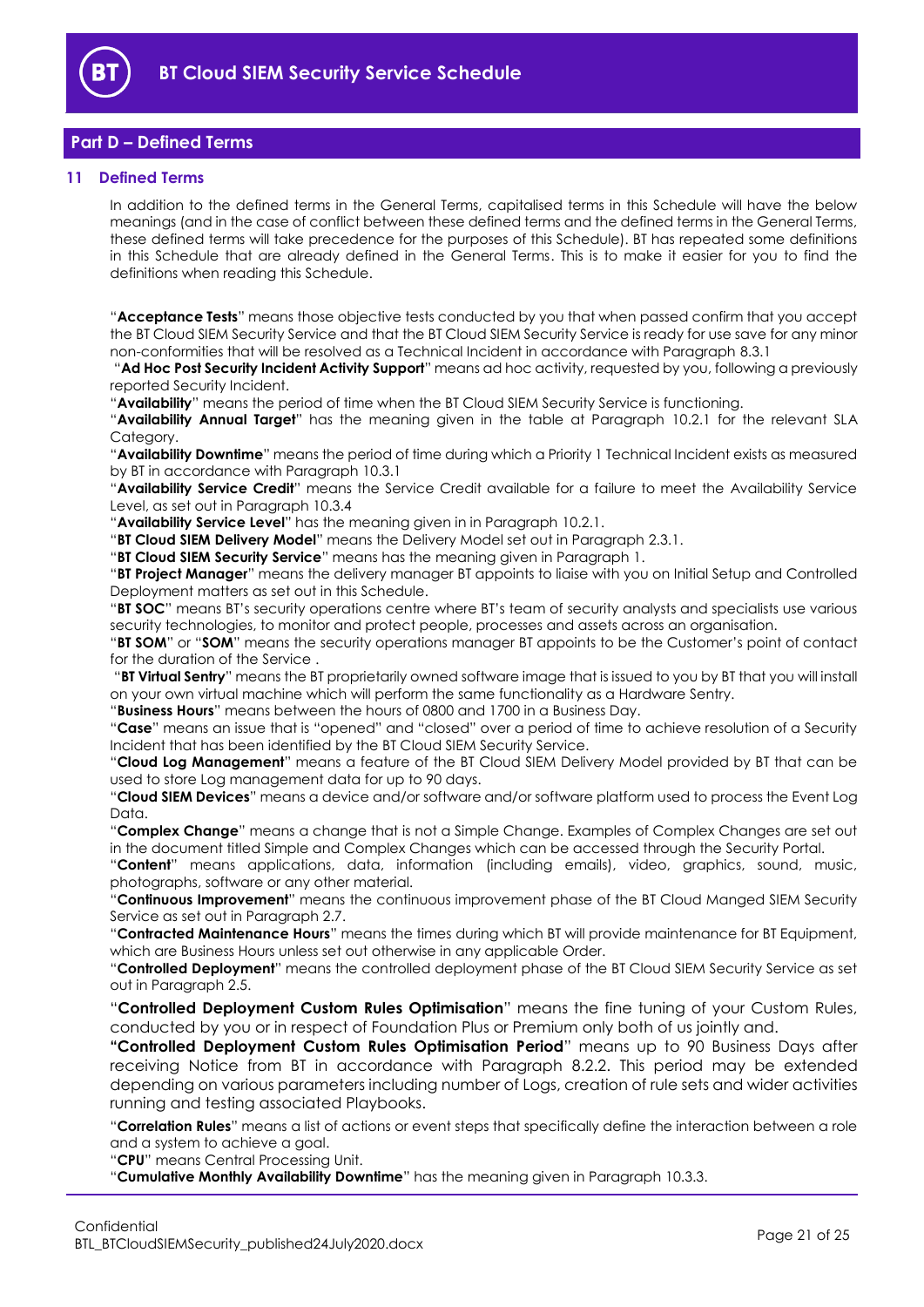

"**Customer Contact**" means the Customer's nominated contact person for the Service.

"**Customer Equipment**" means any equipment including any Purchased Equipment and any software, other than BT Equipment, used by you in connection with a BT Cloud SIEM Security Service.

"**Custom Rules**" means bespoke Correlation Rules, specific to your requirements and individual deployment, that are created in the BT Cloud SIEM Security Service and set out in the applicable Order.

"**Custom Rules Change Management Process**" means the process in relation to changes to the Custom Rules as set out in Paragraph [2.7.2.](#page-8-0)

"**Custom Rule Design and Deployment**" means the Custom Rule design and deployment services set out in Paragraph [2.4.1\(d\).](#page-2-1)

"**Customer Service Description**" means the document that is available via the Security Portal and describes the BT Cloud SIEM Security Service and includes, for instance, the Standard Default Rule Set. This document is not legally binding.

"**DAP**" means Delivered at Place as defined in Incoterms® 2010.

"**Data Capture Form**" means the data capture form attached to an applicable Order in accordance with Paragraph [2.4.1\(e\)\(i\).](#page-3-4)

"**Delivery Model**" means the BT Cloud SIEM Delivery Model.

"**Emergency Change**" means a highly critical, Simple Change that must be implemented as soon as possible specifically to address an issue having an adverse impact to business operations, or to prevent or resolve a Priority 1 Technical Incident or a Priority 1 Security Incident.

"**EPS**" means events per second

"**EU**" means European Union.

"**Event**" means an event that is generated by your network, security or IT systems that is then forwarded to the BT Cloud SIEM Security Service for processing, analysis and storage.

**"Event Correlation"** means immediate analysis of normalised Event Log Data, to track threats, monitor User activity and track related transactions and data access and categorise each Event according to its severity for inspection by the BT SOC.

"**Event Log Data**" means the data that is generated by your network, security or IT system in response to events or activity on the External Data Sources.

"**External Data Sources**" means data from network and security devices and host systems that are compatible with the Supported Device List.

"**Foundation**" means the Foundation Graded Service Tier as set out in this Schedule.

"**Foundation Plus**" means the Foundation Plus Graded Service as set out in this Schedule.

"**General Terms**" means the general terms to which this Schedule is attached or can be found at [www.bt.com/terms,](http://www.bt.com/terms) and that form part of the Contract.

"**Graded Service Tier**" means Foundation, Foundation Plus or Premium.

"**Hardware Sentry**" means the hardware data collection appliances used when the BT Cloud SIEM Delivery Model has been selected by you.

"**Incoterms® 2010**" means the International Commercial Terms, which are a series of pre-defined commercial terms published by the International Chamber of Commerce and are a trademark of the International Chamber of Commerce.

"**Initial Setup**" means the facilitation of the setup and delivery of the BT Cloud SIEM Security Service as set out in Paragraph [2.4.](#page-2-0)

"**Installation Charges**" means those Charges set out in any applicable Order in relation to installation of the BT Cloud SIEM Security Service or any BT Equipment as applicable.

"**Internet**" means a global system of interconnected networks that use a standard Internet Protocol to link devices worldwide.

"**Internet Protocol**" or "**IP**" means a communications protocol for devices connected to the Internet that specifies the format for addresses and units of transmitted data.

"**IP Address**" means a unique number on the Internet of a network card or controller that identifies a device and is visible by all other devices on the Internet.

"**Local Area Network**" or "**LAN**" means the infrastructure that enables the ability to transfer IP services within Site(s) (including data, voice and video conferencing services).

"**Local Contracted Business Hours**" means the times during which maintenance of any Access Line is provided, which are Business Hours unless set out otherwise in any applicable Order.

"**Log**" means an automatically produced and time-stamped file documenting events relevant to a particular program.

"**Log Forwarder**" means a software tool designed to collect event logs from one or more Cloud SIEM Devices and relay them to an intended destination. Log Forwarders are often used to translate Log messages from one format or protocol to another.

"**MAC Address**" means a hardware identification number that uniquely identifies each device on a network. "**Maximum Annual Availability Downtime**" has the meaning given in the table at Paragraph **Error! Reference ource not found.** for the relevant SLA Category.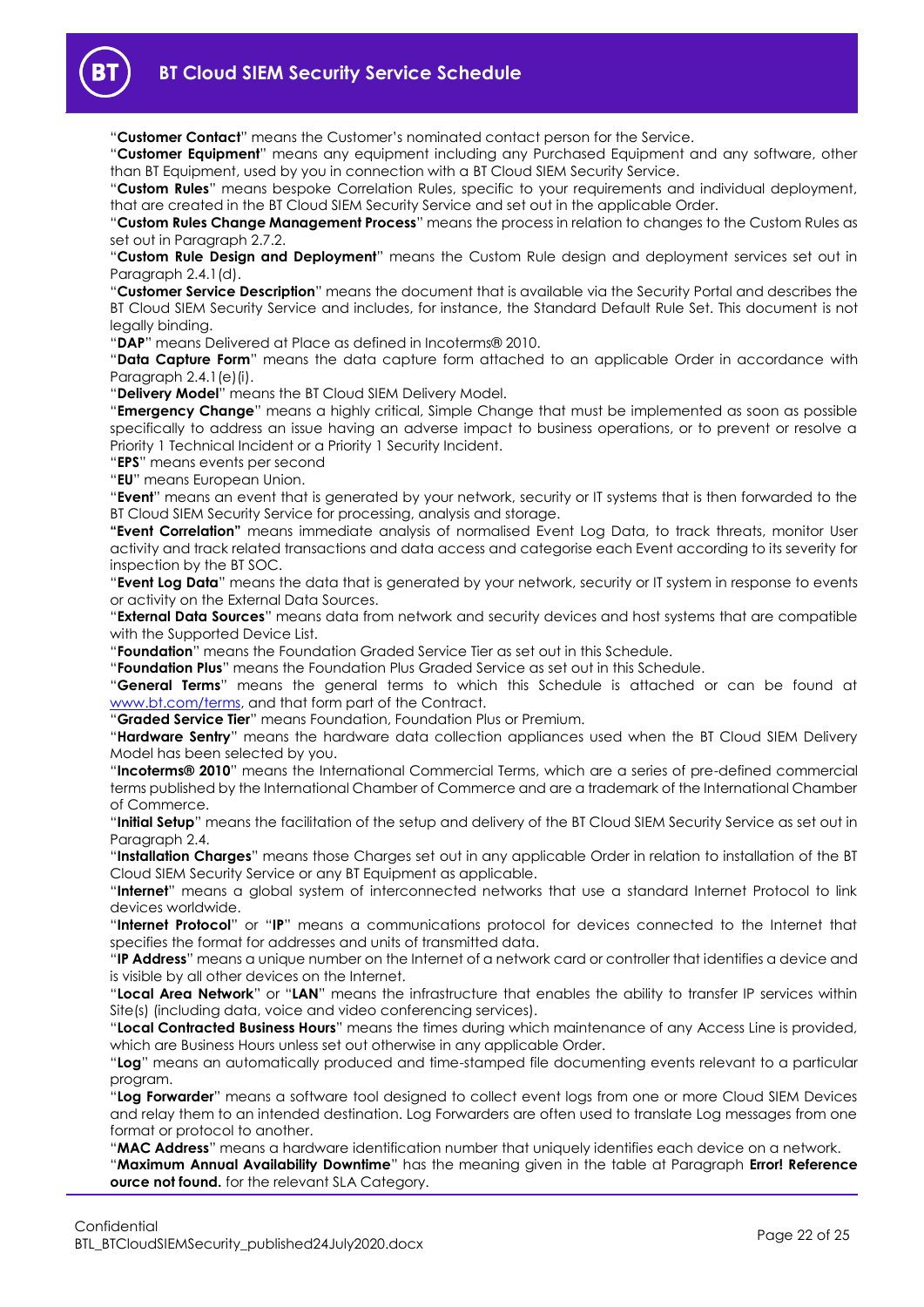"**Maximum Monthly Availability Target**" has the meaning given in the table at Paragraph [10.2.1](#page-18-4)**Error! Reference ource not found.** for the relevant SLA Category.

"**Minimum Period of Service**" means a period of 12 consecutive months beginning on the Service Start Date, unless set out otherwise in any applicable Order.

"**Monitoring and Management**" means the monitoring and management phase of the BT Cloud SIEM Security Service as set out in Paragraph [2.6.](#page-4-4)

"**Monthly Recurring Charges**" means the monthly Recurring Charges for the BT Cloud SIEM Security Service for the three full previous months divided by three.

"**Notice to Amend**" has the meaning given in Paragraph [7.1.3.](#page-10-1)

"**Planned Maintenance**" means any Maintenance BT has planned to do in advance.

"**Playbooks**" means a collection of procedures that can be executed once a Security Incident is detected to contain the effects of the Security Incident and restore service.

"**Premium**" means the Premium Graded Service Tier as set out in this Schedule.

"**Priority 1 Security Incident**" means actionable, high risk events or policy violations that have the potential to cause severe damage or disruption to your environment.

"**Priority 1 Technical Incident**" means a critical business impacting problem or issue, where no workaround exists. Examples include but are not limited to: Critical Services are not recoverable; Large number of users affected and/or can't continue their job/role; Strategic Information has been compromised (confidentiality, availability, integrity); High Financial & Business Reputation Impact; Legal Requirements require an immediate response.

"**Priority 2 Technical Incident**" means a business impacting issue where a workaround exists. Examples include but are not limited to: Some critical Services are affected; a moderate number of users affected and/or can't continue their job/role adequately; non-strategic information has been compromised (confidentiality, availability, integrity); medium financial and business reputation impact.

"**Priority 3 Technical Incident**" means no critical Services are affected but they are degraded. Examples include but are not limited to: a minimum number of users affected and/or user impact is minor; no information has been compromised (confidentiality, availability, integrity); low financial and business reputation impact.

"**Priority 4 Technical Incident**" means a minor or intermittent impact to a non-operational element of the BT Cloud SIEM Security Service, for example a temporary failure of reporting or billing.

"**Priority 5 Technical Incident**" means an incident which has no direct impact on the BT Cloud SIEM Security Service. Records are used for information purposes. Example: to track upgrades, for planned outages or for enquiries as well as customer provoked Incidents.

"**Professional Services**" means those services provided by BT which are labour related services and are delivered remotely and charged at day rates unless otherwise set out in any applicable Order.

"**Qualifying Technical Incident**" means a Priority 1 Technical Incident, except where any of the following events have occurred:

- (a) the BT Cloud SIEM Security Service has been modified or altered in any way by you, or by BT in accordance with your instructions;
- (b) Planned Maintenance;
- (c) you have performed any network configurations that BT did not approve;
- (d) a Technical Incident has been reported and BT cannot confirm that a Technical Incident exists after performing tests; or
- (e) you requested BT to test the BT Cloud SIEM Security Service at a time when no Technical Incident has been detected or reported.

"**Reasonable Use Policy**" has the meaning given in Paragraph [2.7.2\(b\)\(v\).](#page-8-1)

"**Recurring Charges**" means the Charges for the BT Cloud SIEM Security Service or applicable part of the BT Cloud SIEM Security Service that are invoiced repeatedly in every payment period (e.g. every month), as set out in any applicable Order.

"**Renewal Period**" means for each BT Cloud SIEM Security Service, the initial 12-month period following the Minimum Period of Service, and each subsequent 12-month period, or any period as agreed by both of us.

"**Reverse Charge Mechanism**" means the method by which customers within the European Union may selfassess for domestic VAT on cross-border purchases in accordance with Articles 194 – 199 of Council Directive 2006/112/EC.

"**Root Cause Analysis**" or "**RCA**" means analysis of data to establish the root cause of a Security Incident or issue. "**RCA Support**" means assistance in identifying the root cause of a Security Incident or issue and may include support for customer RCA including by reporting on breaks or unwanted actions and recommending fixes or mitigating actions.

"**Security Case Assessment Notification Target**" means the time from classifying and advising you of a Security Incident to recommending a course of action to you.

"**Service Credit Interval**" has the meaning given in the table at Paragraph **Error! Reference source not found.** for he relevant SLA Category.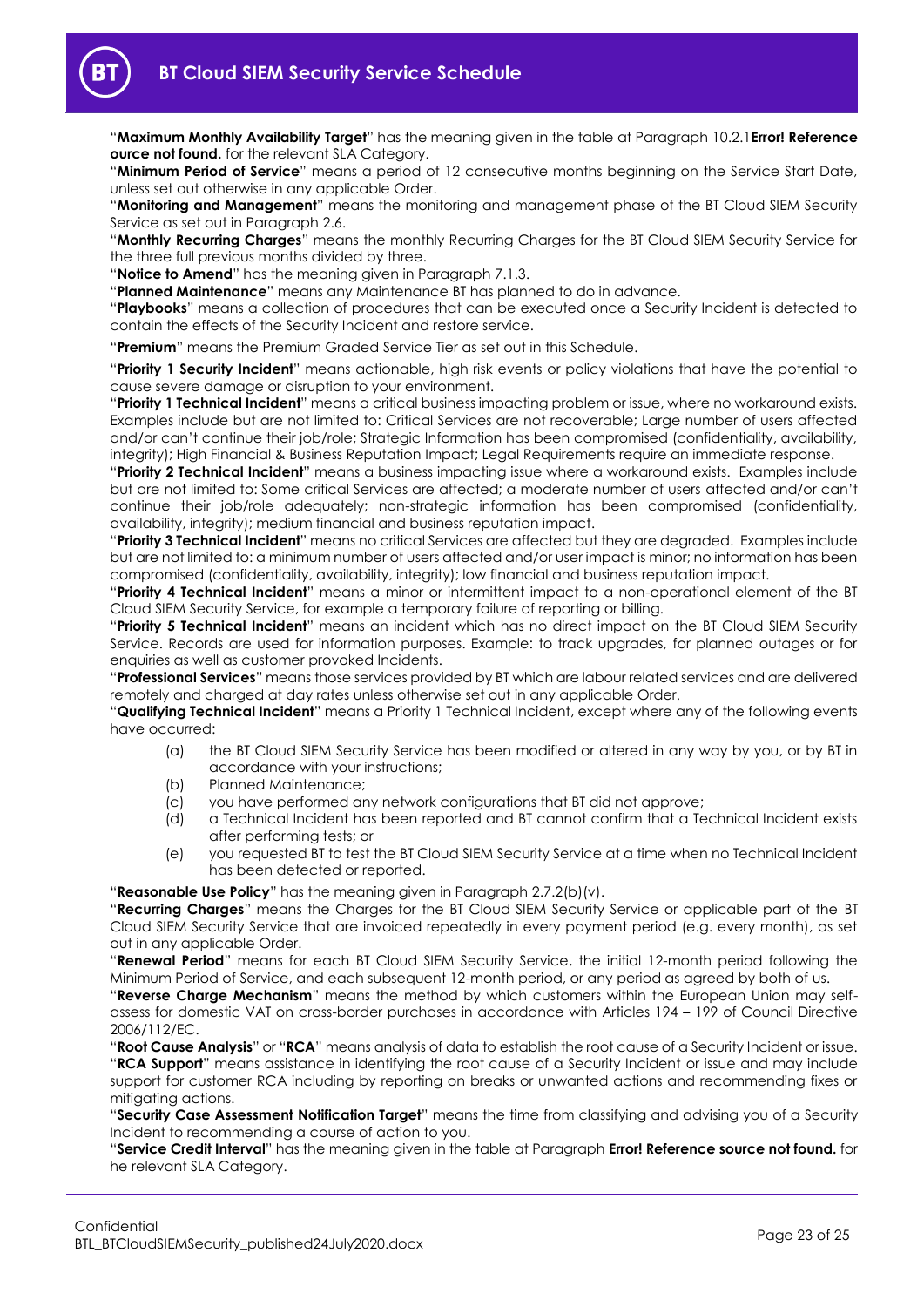

"**Service Desk**" means the helpdesk that you will be able to contact to submit BT Cloud SIEM Security Service requests, report Technical Incidents and ask questions about the BT Cloud SIEM Security Service.

"**Security Event Classification Notification Target**" means the time from the BT SOC being made aware of an Event, classifying it and advising you of the classification of such Event.

"**Security Incident**" means a single unwanted or unexpected security event, or series of events, consisting of the actual or potential (attempt underway) exploitation of an existing vulnerability, and that has a significant probability of compromising business operations and threatening information security.

"**Security Incident Notification**" has the meaning given in Paragraph [10.4.1.](#page-19-2)

"**Security Portal**" means one or more webpages made available to you by BT to provide for one or more specific functions in relation to the BT Cloud SIEM Security Service.

"**Service Level**" means the Availability Service Level set out in Part C.

"**Service Management Boundary**" has the meaning given in Paragraph [4.1.](#page-9-4)

"**Service Optimisation Manager**" or "**SOM**" means the security manager appointed by BT who will provide support to you in respect of certain activities as set out in this Schedule.

"**Service Option**" has the meaning given in Paragraph [3.](#page-9-0)

"**Security Posture**" means the overarching approach to security adopted within your company.

"**Service Start Date**" has the meaning given in Paragraph [9.2.6.](#page-16-3)

"**Service Target**" means any target that BT aims to meet as set out in this Schedule.

"**SIEM**" means security information and event management.

"**Silent Device Alarm**" means that an alarm is triggered when a device does not send any Logs for a set threshold, therefore warranting further investigation.

"**Simple Change**" means the Simple Changes set out in the document titled Simple and Complex Change which may be accessed on the Security Portal.

"**Site**" means a location at which the BT Cloud SIEM Security Service is provided.

"**SLA Category**" means the category, as set out in any applicable Order, which, in accordance with the table set out at Paragraph [10.2.1,](#page-18-4) specifies the following in relation to the BT Cloud SIEM Security Service:

- (a) Availability Annual Target;
- (b) Maximum Annual Availability Downtime;
- (c) Maximum Monthly Availability Target
- (d) Standard Availability Service Credit Rate; and
- (e) Service Credit Interval.

"**SOC**" means security operations centre.

"**SOM**" or "**BT SOM**" means the security operations manager BT appoints to liaise with you on Initial Setup and Controlled Deployment matters as set out in this Schedule.

"**Standard Change**" means in respect of a Simple Change upgrades and modifications needed as a result of planned developments and security improvements.

"**Standard Default Rule Set**" means a set of rules that BT can apply to your SIEM to allow for monitoring by BT, as set out in the Customer Service Description.

"**Standard Availability Service Credit Rate**" means the applicable rate as set out in the table at Paragrap[h 10.2.1](#page-18-4) for the relevant SLA Category.

"**Strong Access Control**" means the use of security controls such as two-factor authentication to ensure that access to the BT Cloud SIEM Security Service is strongly secured.

"**Supplier**" if applicable, means the supplier of the Cloud SIEM Devices as set out in the applicable Order.

"**Supplier Annex**" if applicable, means the annex attached to the applicable Order, which sets out the Supplier details and related information for the various Cloud SIEM Devices on offer.

"**Supported Device List**" means the list of Event Log Data sources that are readily compatible with the Supplier's Cloud SIEM Devices as set out in the Supplier Annex (if applicable) attached to the applicable Order, and as may be amended by the Supplier from time-to-time.

"**Technical Incident**" means an unplanned interruption to, or a reduction in the quality of, the BT Cloud SIEM Security Service or particular element of the BT Cloud SIEM Security Service.

"**Territory**" means the country in which BT is registered as a resident for corporate income tax purposes.

"**Ticket**" means the unique reference number provided by BT for a Technical Incident and that may also be known as a "**fault reference number**".

"**Transition Test**" means test or assessment carried out by BT to determine whether a Cloud SIEM Device is suitable for use with the BT Cloud SIEM Security Service.

"**Urgent Change**" means in respect of a Simple Change upgrades and modifications needed as a result of unplanned activities or unforeseen activities, but which are not critical to maintaining the security of the organisation.

"**Usage Volume**" means the agreed usage volume as set out in the applicable Order and calculated on your average EPS used in the calendar month.

"**User Guides**" means the documents that set out details on how you: